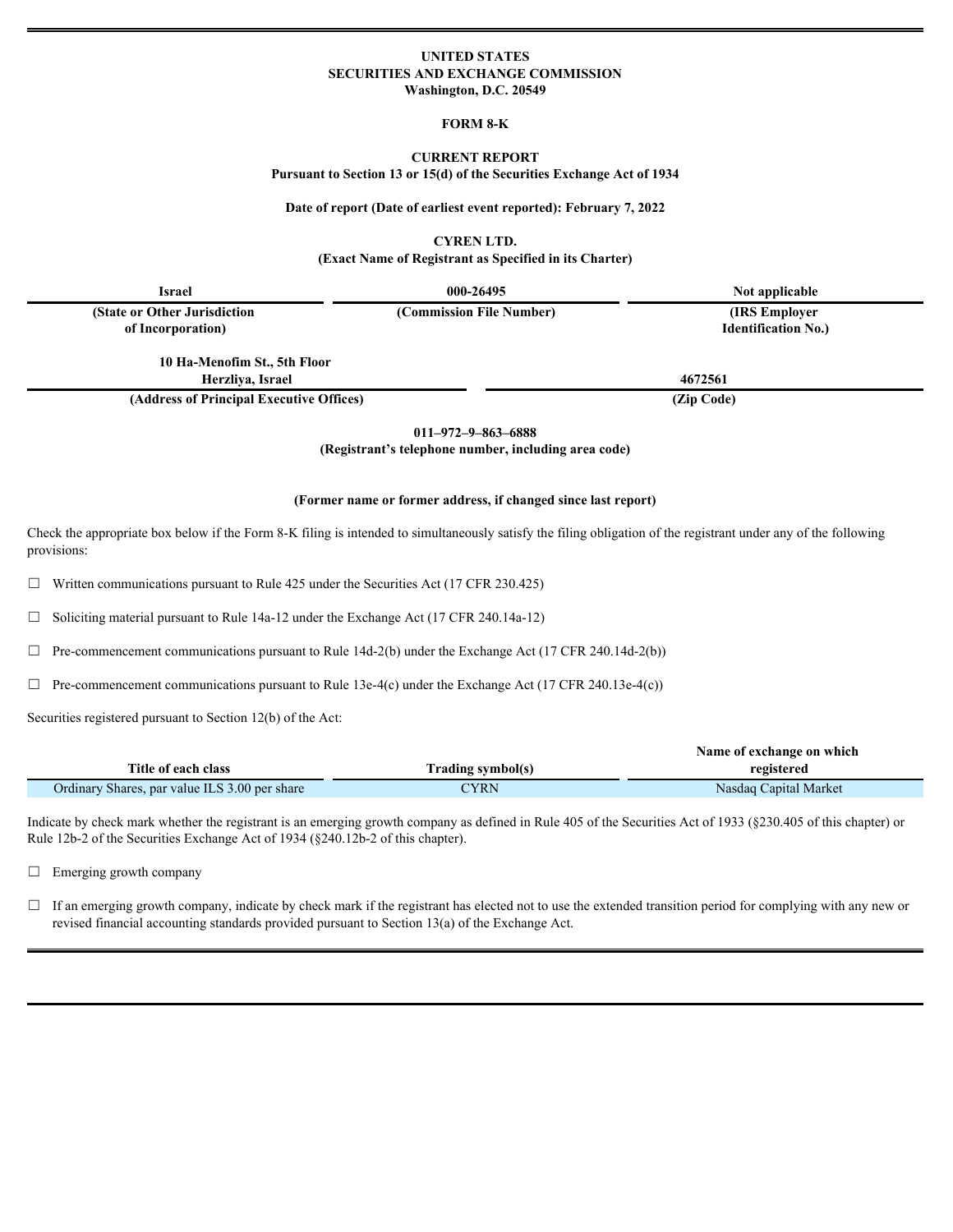# **Item 5.03 Amendments to Articles of Incorporation or Bylaws; Change in Fiscal Year.**

The information in Item 8.01 below regarding the amendment to the Articles of Association of Cyren Ltd., a company formed under the laws of the State of Israel (the "Company") is incorporated by reference into this Item 5.03.

#### **Item 5.07 Submission of Matters to a Vote of Security Holders.**

On February 7, 2022, the Company held a Special Meeting of Shareholders (the "Special Meeting"). At the Special Meeting, the Company's shareholders voted on the following proposals: (i) to approve an amendment to the Company's Amended and Restated Articles of Association (the "Articles of Association") to effect a reverse share split of the Company's ordinary shares (the "Reverse Share Split") at a ratio of not less than one-for-four and not more than one-for-twenty, with such ratio and the implementation and timing of the Reverse Share Split to be determined by the Company's board of directors in its sole discretion within thirty days of the Special Meeting ("Proposal One") and (ii) subject to the approval of Proposal One, to approve an increase in the authorized share capital by up to NIS 216,000,000 to 240,000,000 and amend the Company's Articles of Association accordingly ("Proposal Two"). Each of the proposals is described in more detail in the proxy statement filed with the Securities and Exchange Commission on January 5, 2022. The results of the votes are set forth below.

#### **Proposal One**

The shareholders approved Proposal 1.

| нΛ                             | Against                                | Abstain | $-$<br>$\sim$ $\sim$<br>`Non-Vote<br><b>Broker</b> f |
|--------------------------------|----------------------------------------|---------|------------------------------------------------------|
| 52, 154, 303<br>----<br>$\sim$ | $\overline{101}$<br>$2,8084$ .<br>0.12 | 12,893  |                                                      |

#### **Proposal Two**

The shareholders, following the approval of Proposal One, approved Proposal 2.

| For        | Against   | Abstain<br>.               | Broker<br>Non-Vote |
|------------|-----------|----------------------------|--------------------|
| 51,418,517 | 3,524,039 | 22.22<br>$\sim$<br>∟∠, ر ر |                    |

## **Item 8.01 Other Information.**

Following the Special Meeting, on February 7, 2022, the board of directors of the Company approved a one-for-twenty Reverse Share Split and an increase in the Company's authorized share capital by NIS 216,000,000, and the Articles of Association of the Company were amended accordingly. The Reverse Share Split became effective on February 9, 2022. Additionally, effective at the same time, the total number of ordinary shares the Company is authorized to issue after the effect of the Reverse Share Split is 80,000,000, the par value per ordinary share is NIS 3.00 and the authorized share capital of the Company is NIS 240,000,000.

Upon the effectiveness of the Reverse Share Split, every twenty ordinary shares were automatically combined and converted into one ordinary share. Appropriate adjustments were also made to all outstanding derivative securities of the Company, including all outstanding equity awards and warrants.

No fractional shares were issued in connection with the reverse share split. Instead, all fractional shares (including shares underlying outstanding equity awards and warrants) were rounded up to the nearest whole ordinary share.

1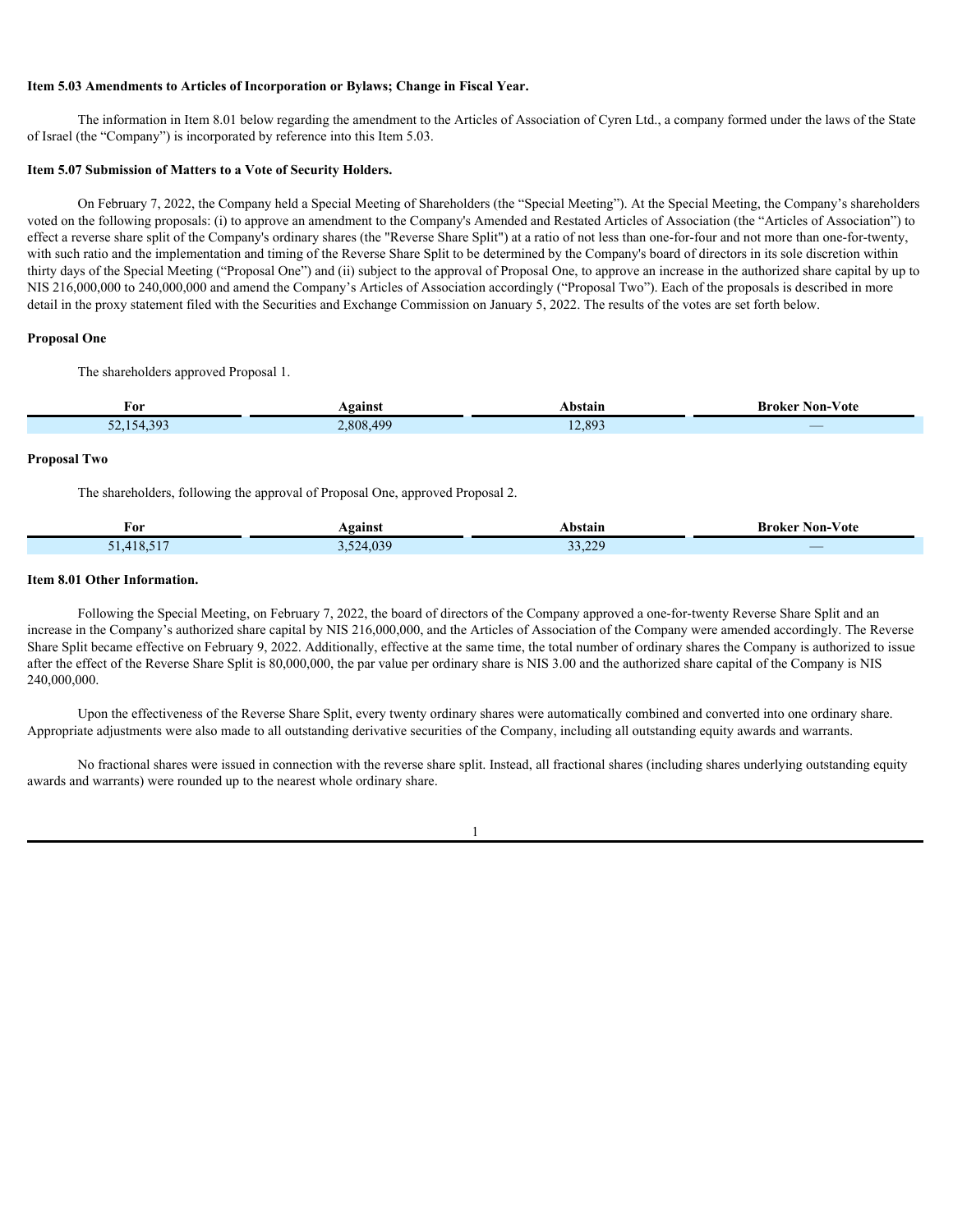The Company's ordinary shares will continue to trade on The Nasdaq Stock Market LLC under the symbol "CYRN." The new CUSIP number for the ordinary shares following the Reverse Share Split is M26895132.

On February 8, 2021, the Company issued a press release announcing the foregoing. The press release is attached hereto as Exhibit 99.1 and incorporated herein by reference.

The foregoing summary of the effect of the Articles of Association, as amended, is qualified in its entirety by reference to the full text thereof, which is attached hereto as Exhibit 3.2 and incorporated herein by reference.

## **Item 9.01 Financial Statement and Exhibits.**

(d) *Exhibits.*

| Exhibit       |                                                                                              |
|---------------|----------------------------------------------------------------------------------------------|
| <b>Number</b> | <b>Exhibits</b>                                                                              |
| 3.2           | Amended and Restated Articles of Association of the Company, as amended on February 7, 2022. |
|               |                                                                                              |
| 99.1          | Press release issued by Cyren Ltd. on February 8, 2022.                                      |
|               |                                                                                              |
|               | Cover Page Interactive Data File (embedded within the inline XBRL document).                 |
|               |                                                                                              |
| 104.1         |                                                                                              |

2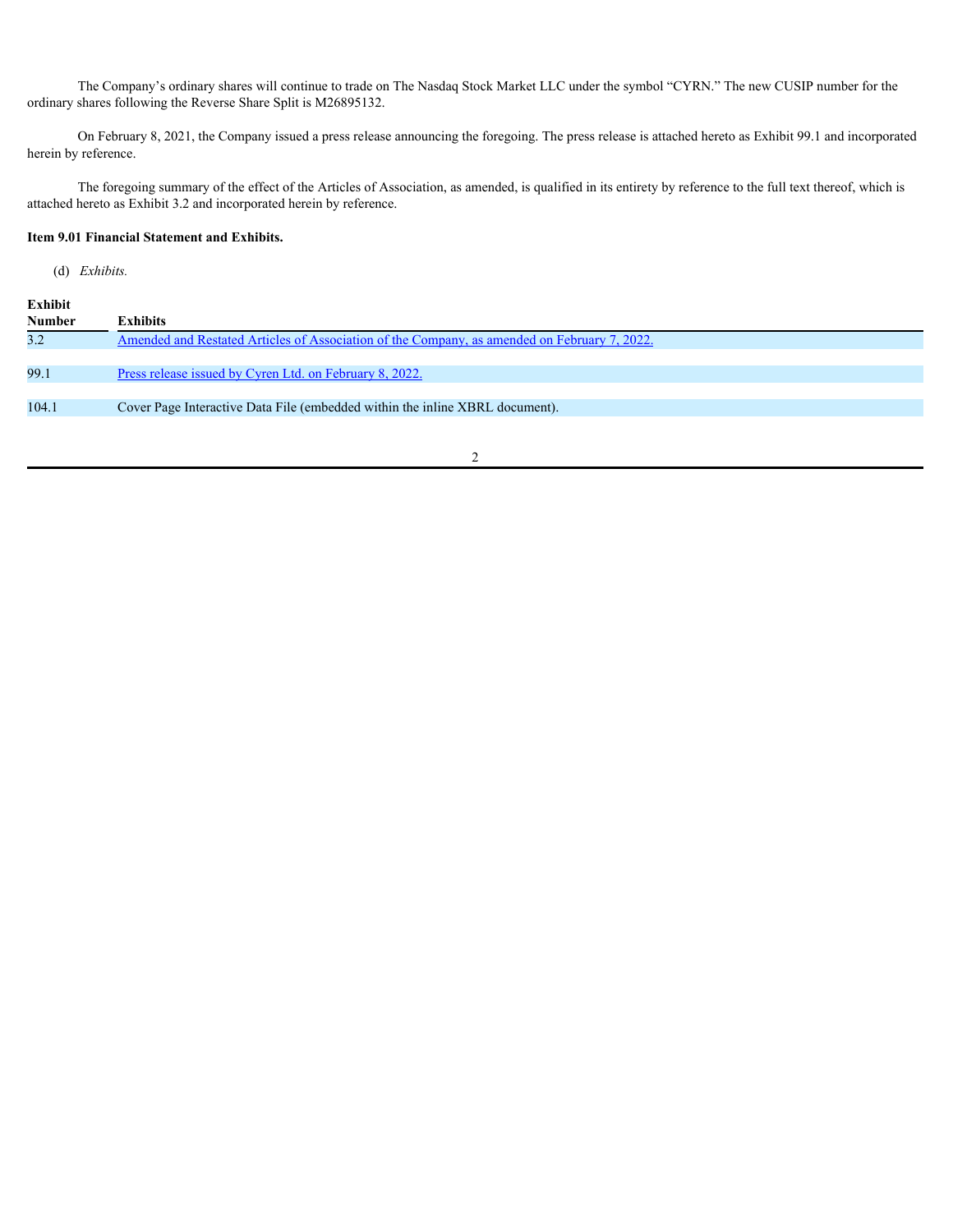# **SIGNATURE**

Pursuant to the requirements of the Securities Exchange Act of 1934, the Registrant has duly caused this report to be signed on its behalf by the undersigned hereunto duly authorized.

Dated: February 9, 2022

# **CYREN LTD.**

By: /s/ Kenneth Tarpey

Name: Kenneth Tarpey Title: Chief Financial Officer

3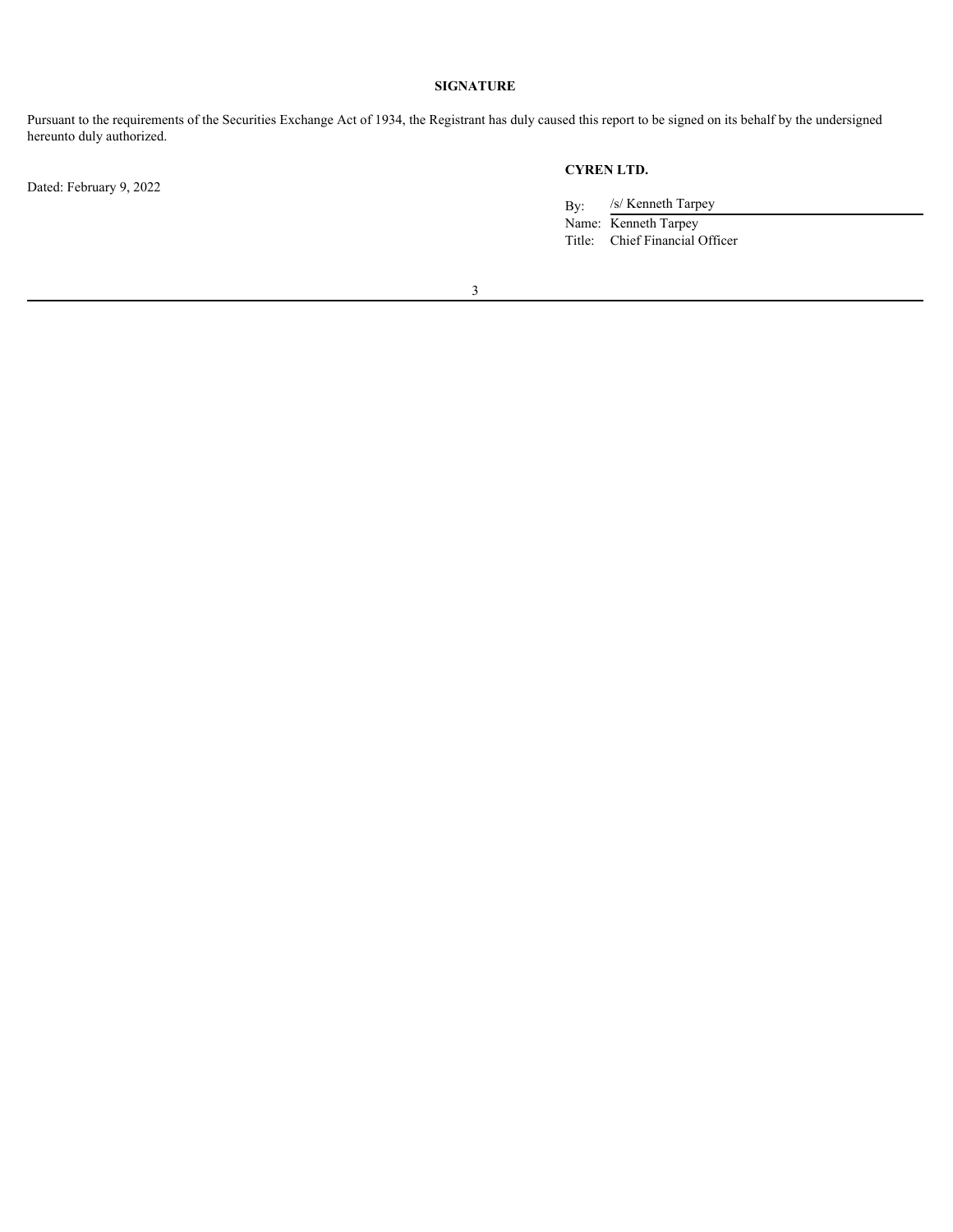# **Exhibit 3.2**

#### **THE COMPANIES LAW**

## **A COMPANY LIMITED BY SHARES**

# **AMENDED AND RESTATED ARTICLES OF ASSOCIATION**

**of**

# **CYREN LTD.**

#### <span id="page-4-0"></span>**1. Preliminary**

- 1.1. Construction. In these Articles, each of the following terms shall have the respective meaning appearing next to it, if not inconsistent with the subject or context:
	- 1.1.1. **"Articles"** These Articles of Association, as amended from time to time.
	- 1.1.2. **"Board"** the board of directors appointed under these Articles.
	- 1.1.3. **"Company"** Cyren Ltd.
	- 1.1.4. **"Companies Law"** The Companies Law, 5759-1999 and any regulations promulgated thereunder.
	- 1.1.5. **"General Meeting"** an Annual Meeting or a Special Meeting as defined in Article 9.2.1.

## 1.1.6. **"Shareholder" -**

- (a) A holder of one or more of the shares of the Company; or
- (b) a person registered as such in the Register of Shareholders; or
- (c) a person who holds a share certificate.
- 1.1.7. **"Register of Shareholders"** The Register of Shareholders pursuant to Article 12.
- 1.1.8. **"Year and Month"** A Gregorian month or year.
- 1.2. Any capitalized term used but not otherwise defined in these Articles shall have the meaning ascribed to it in the Companies Law.

#### **2. Public Company**

The Company is a Public Company as such term is defined in the Companies Law.

#### **3. Share Capital**

- 3.1. The authorized share capital of the Company is NIS 240,000,000 (two hundred and forty million New Israeli Shekels) divided into 80,000,000 (eighty million) Ordinary Shares of nominal value NIS 3.00 per share ("**Ordinary Shares**").
- 3.2. The holders of issued and outstanding Ordinary Shares shall have all the rights, powers and authorities associated with the shares of the Company, including the power to appoint directors, to receive notice of, and to vote in, General Meetings of the Company, and to receive dividends and any surplus upon the liquidation of the Company.
- 3.3. If at any time the share capital is divided into different classes of shares, then, unless the conditions of allotment of such class provide otherwise, the rights, additional rights, advantages, restrictions and conditions attached or not attached to any class, at any given time, may be modified, enhanced, added or abrogated by the Company by resolution at a meeting of the holders of the shares of such class.

### **4. Issuance of Securities**

- 4.1. The unissued shares of the Company shall be under the control of the Board.
- 4.2. The Board shall have the power to allot, issue or otherwise dispose of shares to such persons, at such times, on such terms and conditions, and either at par or less than par, at a premium, for cash or other consideration, in whole or in part, at a discount or with payment of commission, with such preferred or deferred rights, restrictions or conditions, all in accordance with the provisions of the Companies Law and as the Board shall deem fit from time to time, provided that such shares do not exceed the registered share capital of the Company. The Board of Directors shall also have the power to give any person the option to acquire from the Company any shares, either at par or less than par, at a premium, for cash or other consideration, in whole or in part, at a discount or with payment of commission, all in accordance with the provisions of the Companies Law and as the Board shall deem fit from time to time.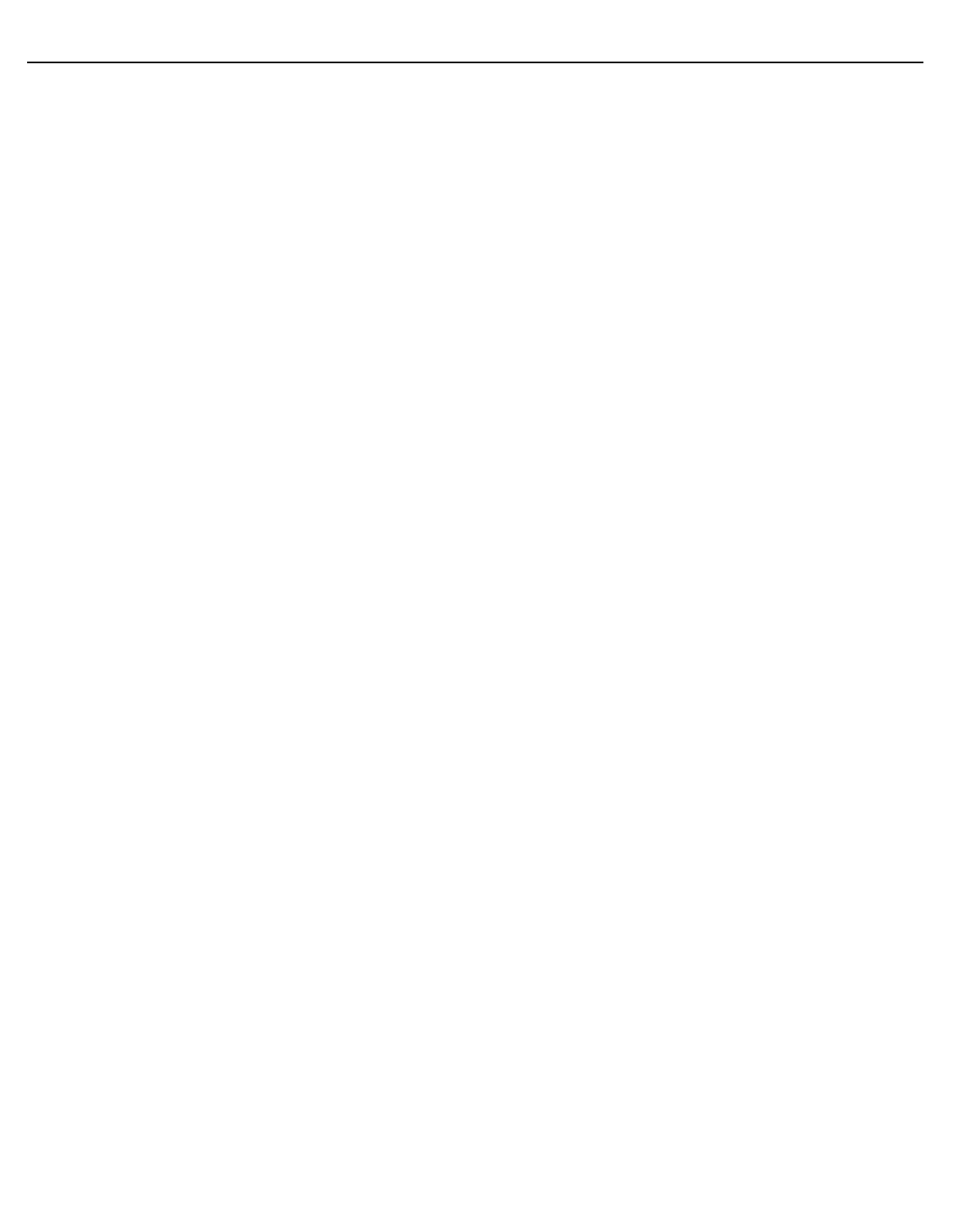- 4.3. The Board may resolve to issue one or more series of debentures; however, such borrowing power shall be limited to actions that do not unreasonably jeopardize the Company's ability to pay its debt or to conduct its business as an entity that seeks to maximize profits.
- 4.4. The Company may, subject to applicable law, issue redeemable shares and redeem the same.

# **5. Reorganization of Capital**

- 5.1. Increase of Capital
	- 5.1.1. The Company may, from time to time, by resolution of the Shareholders, whether or not all the shares then authorized have been issued, and whether or not all the shares issued have been called for payment, increase its authorized share capital. Any such increase shall be in such amount and shall be divided into shares of such nominal amounts, with such rights and preferences and subject to such restrictions, as such resolution shall provide.
	- 5.1.2. Except to the extent otherwise provided in such resolution, any new shares included in the authorized share capital increased under Article 5.1.1 shall be subject to all the provisions of these Articles which are applicable to shares included in the existing share capital, without regard to class (and, if such new shares are of the same class as a class of shares included in the existing share capital, to all of the provisions that are applicable to shares of such class included in the existing share capital).

## 5.2. Consolidation, Subdivision, Cancellation and Reduction of Capital.

The Company may, from time to time, by resolution of the Shareholders (subject to applicable law):

- 5.2.1. consolidate all or any part of its issued or unissued share capital into shares of a per share nominal value that is greater than the per share nominal value of its existing shares;
- 5.2.2. subdivide its shares (issued or unissued) or any of them into shares of lesser nominal value than is fixed by these Articles;
- 5.2.3. cancel any shares that have not been issued or subscribed for, and decrease the amount of its authorized share capital by the amount of the shares so canceled, subject to any commitment (including a conditional commitment) given by the Company in respect of such shares.
- 5.2.4. reduce its share capital in any manner, and with and subject to any consent required by law.
- 5.3. With respect to any action that may result in fractional shares, the Board may settle any difficulty that may arise with regard thereto as it deems fit, and in connection with any such consolidation or other action that may result in fractional shares may, without limitation:
	- 5.3.1. determine, as to the holder of the shares so consolidated, which issued shares shall be consolidated into a share of a larger nominal value per share;
	- 5.3.2. allot, in contemplation of or subsequent to such consolidation or other action, shares or fractional shares sufficient to preclude or remove fractional share holdings;
	- 5.3.3. redeem, in the case of redeemable shares and subject to the Companies Law, such shares or fractional shares sufficient to preclude or remove fractional share holdings; or
	- 5.3.4. cause the transfer of fractional shares by certain Shareholders to other Shareholders so as most expediently to preclude or remove any fractional share holdings, and cause the transferees of such fractional shares to pay the transferors of such fractional shares the fair value thereof, and the Board is hereby authorized to act in connection with such transfer as agent for the transferors and transferees of any such fractional shares, with full power of substitution, for the purpose of implementing the provisions of this Article 5.3.

# **6. Transfer of Shares**

## 6.1. Registration of Transfer

- 6.1.1. No transfer of shares shall be registered in the Register of Shareholders unless one of the following conditions has been met:
- 6.1.1.1.a proper writing or instrument of transfer (in any customary form or any other form satisfactory to the Board) signed by the transferee and the transferor, together with the share certificate(s) and such other evidence of title as the Board may reasonably require, were submitted to the Company, and the relevant provisions in these Articles to effect a transfer of shares have been fully complied with. Until the transferee has been registered in the Register of Shareholders in respect of the shares so transferred, the Company may continue to regard the transferor as the owner thereof.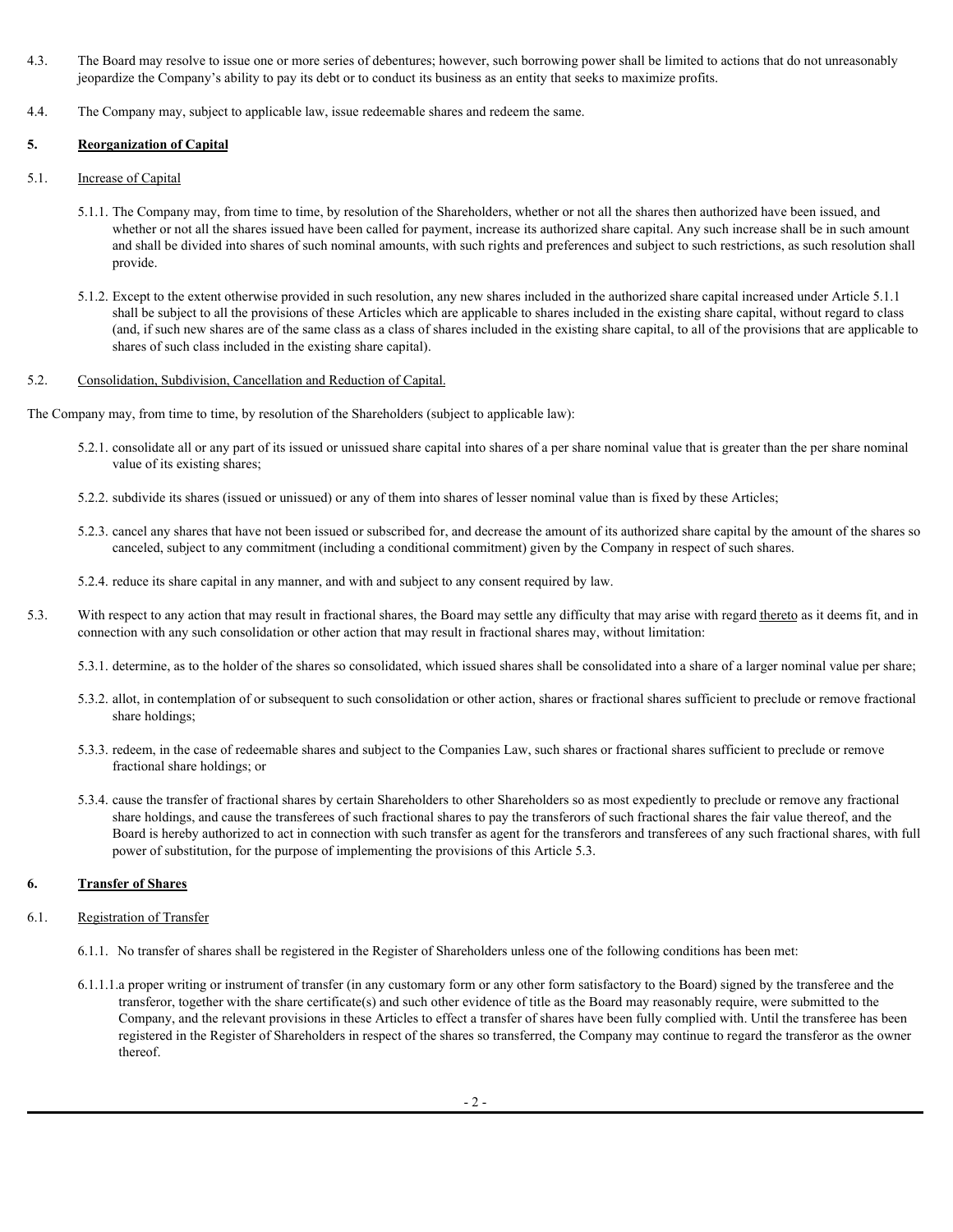- 6.1.1.2.the Company received a court order requiring the change in the Register of Shareholders.
- 6.1.1.3.the Company received proof that the legal requirements for the assignment of rights to any Shares were fulfilled.
- 6.1.1.4.the occurrence of a condition that is sufficient, under these Articles, to effect the change in the Register of Shareholders.

## 6.2. Decedent's Shares

- 6.2.1. In case of a share registered in the names of two or more holders, the Company may recognize the survivor(s) as the sole owner(s) thereof unless and until the provisions of Article 6.2.2 have been effectively invoked.
- 6.2.2. Any person becoming entitled to a share in consequence of the death of any person, upon producing evidence of the grant of probate or letters of administration or order of inheritance (or such other evidence as the Board may reasonably deem sufficient), shall be registered as a Shareholder in respect of such share, or may, subject to the regulations as to transfer herein contained, transfer such share.

## 6.3. Receivers and Liquidators

- 6.3.1. The Company may recognize any receiver, liquidator or similar official appointed to wind up, dissolve or otherwise liquidate a corporate Shareholder, and a trustee, manager, receiver, liquidator or similar official appointed in bankruptcy or in connection with the reorganization of, or similar proceeding with respect to a Shareholder or its properties, as being entitled to the shares registered in the name of such Shareholder.
- 6.3.2. Such receiver, liquidator or similar official appointed to wind up, dissolve or otherwise liquidate a corporate Shareholder, and such trustee, manager, receiver, liquidator or similar official appointed in bankruptcy or in connection with the reorganization of, or similar proceeding with respect to, a Shareholder or its properties, upon producing such evidence as the Board may deem sufficient as to his authority to act in such capacity or under this Article, shall with the consent of the Board (which the Board may grant or refuse in its absolute discretion) be registered as a Shareholder in respect of such shares, or may, subject to the regulations as to transfer contained in these Articles, transfer such shares.

# **7. Limitation of Liability**

The liability of each Shareholder shall be limited to the payment of the nominal value of its shares or the subscription price paid for such shares, if greater than the nominal value. If the Company issues shares for consideration that is less than the nominal value of such shares, in accordance with, the terms and conditions set forth in Section 304 of the Companies Law, then the liability of each such Shareholder shall be governed by the terms of Section 304 of the Companies Law.

# **8. Amendments to the Articles**

The Company may amend these Articles by resolution adopted by the Shareholders by a regular majority of Shareholders present at the General or Special Meeting entitled to vote. The Company shall not amend the Articles in a manner that adversely affects the rights of a Shareholder without obtaining the consent of all Shareholders that are adversely affected by such modification. For the avoidance of doubt, any amendment that affects all the Shareholders in the same manner shall not be deemed to constitute a modification of rights associated with specific shares.

# **9. General Meetings**

# 9.1. The Powers of the General Meeting

The following matters of the Company shall be decided in a General Meeting of Shareholders:

- 9.1.1. Amendment of these Articles.
- 9.1.2. Exercise of the powers vested in the Board in the event that the Board is unable to exercise such powers, as provided in Section 52(a) of the Companies Law.
- 9.1.3. Appointment and termination of the Company's auditors.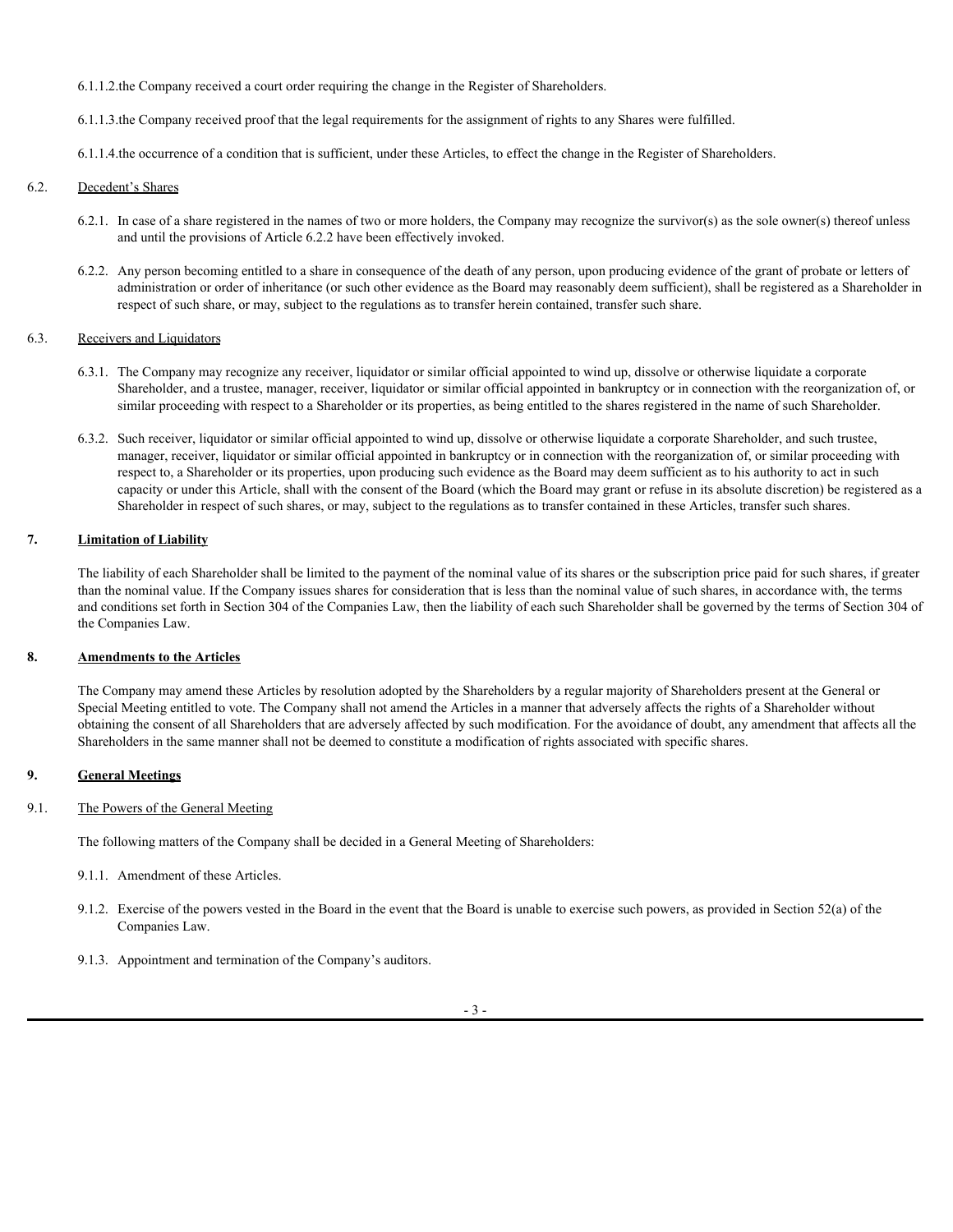- 9.1.4. Approval of actions and transactions that are required pursuant to Sections 254 and 255, and 270 through 275, of the Companies Law.
- 9.1.5. Increase and reduction of the authorized share capital of the Company in accordance with Sections 286 and 287 of the Companies Law.
- 9.1.6. Approval of a merger in accordance with Section 320(a) of the Companies Law.
- 9.1.7. Discussion of the financial statements at an Annual Meeting (as defined below).
- 9.1.8. Appointment of Outside Directors in accordance with Section 239(b) of the Companies Law.

## 9.2. Annual Meetings and Special Meetings

- 9.2.1. An Annual General Meeting shall be held at least once in every calendar year (within a period of not more than 15 months after the last preceding Annual General Meeting), at such time and at such place as determined by the Board. Such Annual General Meetings shall be referred to as "Annual Meetings". Any other Shareholders meetings shall be referred to as "Special Meetings".
- 9.2.2. The agenda at an Annual Meeting shall include a discussion of the annual financial statements of the Company and of the report submitted by the Board that shall include explanations concerning the various events that had an influence on the financial statements.

## 9.3. Convening a General Meeting

- 9.3.1. The Board may, whenever it thinks fit, convene a Special Meeting, at such time and place as may be determined by the Board, and shall be obliged to do so upon the receipt of a written request from (i) either 2 directors or 25% of the directors then in office, (ii) a Shareholder or group of Shareholders that holds at least 5% of the issued and outstanding shares of the Company and at least 1% of the voting rights in the Company, or a Shareholder or group of Shareholders that holds at least 5% of the voting rights in the Company, as provided in Section 63 of the Companies Law.
- 9.3.2. Notice of a General Meeting shall be delivered to Shareholders entitled to receive such notice in the manner and to the extent required by the Companies Law and any regulations promulgated thereunder. The Company shall make copies of its annual financial statements available for inspection by the Shareholders at the principal offices of the Company. The Company shall not be required to send copies of its annual financial statements to Shareholders, except upon request.
- 9.3.3. The accidental omission to give notice of a meeting to any Shareholder or Shareholders, or the non-receipt of notice sent to such Shareholder, shall not invalidate the proceedings at such meeting.

### 9.4. Proceedings at a General Meeting

9.4.1. The Agenda: The agenda for a General Meeting shall be determined by the Board, and shall include (i) in the case of a Special Meeting, the matters for which the Special Meeting was convened pursuant to Section 63 of the Companies Law, and (ii) matters requested by a Shareholder or Shareholders holding not less than (1%) of the voting rights in the General Meeting, provided that such proposed matter is appropriate for discussion in a General Meeting. Only resolutions on matters that are specified in the agenda shall be adopted at such Special Meeting.

### 9.4.2.Quorum:

- 9.4.2.1.No business shall be transacted at a General Meeting unless a legal quorum is present, and no resolution may be passed unless a legal quorum is present at the time such resolution is voted upon.
- 9.4.2.2.In the absence of a contrary provision in these Articles or in the Companies Law, two or more Shareholders, present in person or by proxy and holding shares conferring in the aggregate at least one third of the outstanding voting power of the Company shall constitute a legal quorum at General Meetings.
- 9.4.2.3.If within half an hour from the time scheduled for a General Meeting a legal quorum is not present, the meeting shall be adjourned to the same day in the next week, at the same time and place, or to such other day and at such other time and other place as the Board may determine in a notice to the Shareholders. If within half an hour from the time scheduled for the adjourned meeting a legal quorum is not present, then any two Shareholders entitled to vote, present in person or by proxy, shall constitute a legal quorum for such adjourned meeting and shall be entitled to resolve any matters on the agenda of the meeting.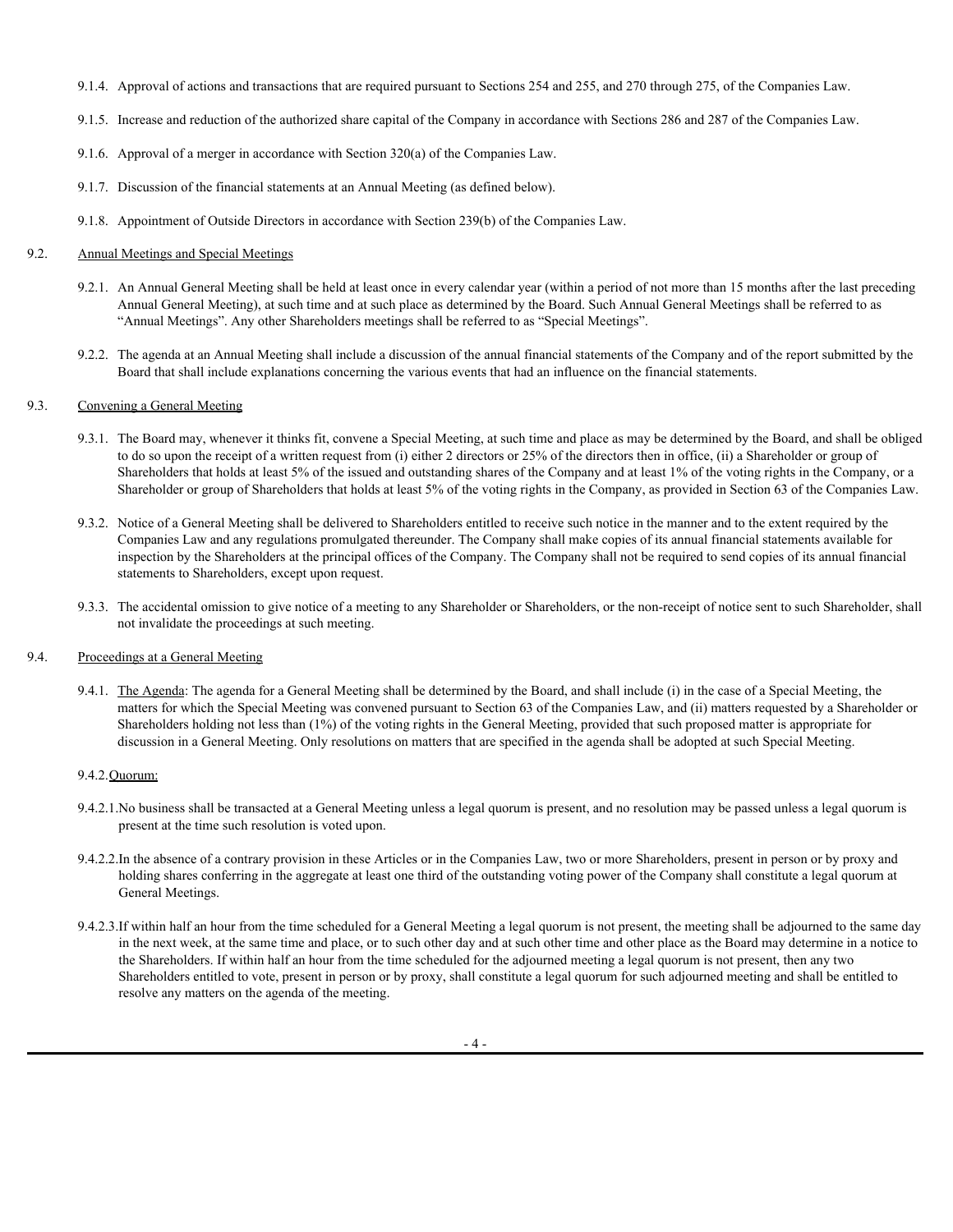- 9.4.3. Chairman: The Chairman of the Board shall preside at every General Meeting of the Company and shall be appointed as the Chairman of the General Meeting. If a Chairman of the Board was not appointed, or if the Chairman of the Board is not present within 15 minutes after the time scheduled for the meeting or is unwilling to take the chair, the Shareholders present shall choose someone of their number to be the chairman of such meeting. The office of Chairman of a General Meeting shall not, by itself, entitle the holder to vote at any General Meeting nor shall it grant him a second or casting vote (without derogating, however, from the right of such Chairman to vote as a shareholder or proxy of a shareholder if, in fact, he is also a shareholder or such proxy).
- 9.4.4. Power to Adjourn: The Chairman of a General Meeting at which a quorum is present may, with the consent of the holders of a majority of the voting power represented in person or by proxy and voting on the question of adjournment, and shall if so directed by the meeting, adjourn the meeting from time to time and from place to place, but no business shall be transacted at any adjourned meeting except business that might lawfully have been transacted at the meeting as originally called.
- 9.4.5. Voting Power: Every matter submitted to the General Meeting shall be decided by a vote. Any vote in a General Meeting shall be conducted in accordance with the voting rights that each Shareholder is entitled to in accordance with the number of shares granting voting rights that are held by such Shareholder.
- 9.4.6. Adoption of Resolutions at General Meetings: Subject to the provisions of the Companies Law and to Article 8 above, a resolution proposed at any General Meeting shall be deemed adopted if approved by a majority of the voting shares represented at such meeting in person or by proxy. A declaration by the Chairman of the General Meeting that a resolution has been carried unanimously, or carried by a particular majority, or defeated, and an entry to that effect in the minute book of the Company shall be conclusive evidence of the fact without proof of the number or proportion of the votes recorded in favor of or against such resolution.

# 9.5. Resolutions in Writing.

A resolution in writing signed by the Shareholders holding at such time all the issued shares having the right to vote at General Meetings, or to which all such Shareholders had agreed to in writing (by letter, telegram, email, telex, facsimile or otherwise), shall have the same force, for any purpose whatsoever, as if unanimously adopted by a General Meeting duly convened and held.

# 9.6. Voting Rights and Proxies

- 9.6.1. No Shareholder shall be entitled to vote in any General Meeting (or be counted as a part of the quorum) unless he fully paid any amounts due, whether with or without any demand for payment for his shares.
- 9.6.2. In the absence of contrary provisions in these Articles or in any condition or term annexed to any shares of any class, each Shareholder participating in a General Meeting shall have one vote for each share giving a right to vote in a General Meeting that is held by such Shareholder.
- 9.6.3. If two or more persons are registered as joint holders of any share, the vote of the person first registered in the Register of Shareholders shall be accepted to the exclusion of the vote(s) of the other joint holder(s).
- 9.6.4. A company or other corporate body being a Shareholder of the Company may duly authorize any person to be its representative at any General Meeting or to authorize or deliver a proxy on its behalf. Any person so authorized shall be entitled to exercise on behalf of such Shareholder all the power that the latter could have exercised if it were a natural person. Upon the request of the Chairman of the meeting, written evidence of such authorization (in form acceptable to the Chairman of the meeting) shall be delivered to him.
- 9.6.5. Any Shareholder entitled to vote may vote either in person or by ballot, as provided in Sections 87 to 89 of the Companies Law or by proxy (and the proxy need not be a Shareholder) or, if the Shareholder is a company or other corporate body, by a representative authorized pursuant to Article 9.6.4. The Board of Directors may determine, in its discretion, the matters that may be voted upon by ballot, in accordance with Section 87(a)(4) of the Companies Law.
- 9.6.6. Instrument of Appointment: An instrument appointing a proxy shall be in writing and shall be substantially in the following form:

 $\Gamma$  of  $\Gamma$ (Name of Shareholder) (Address of Shareholder)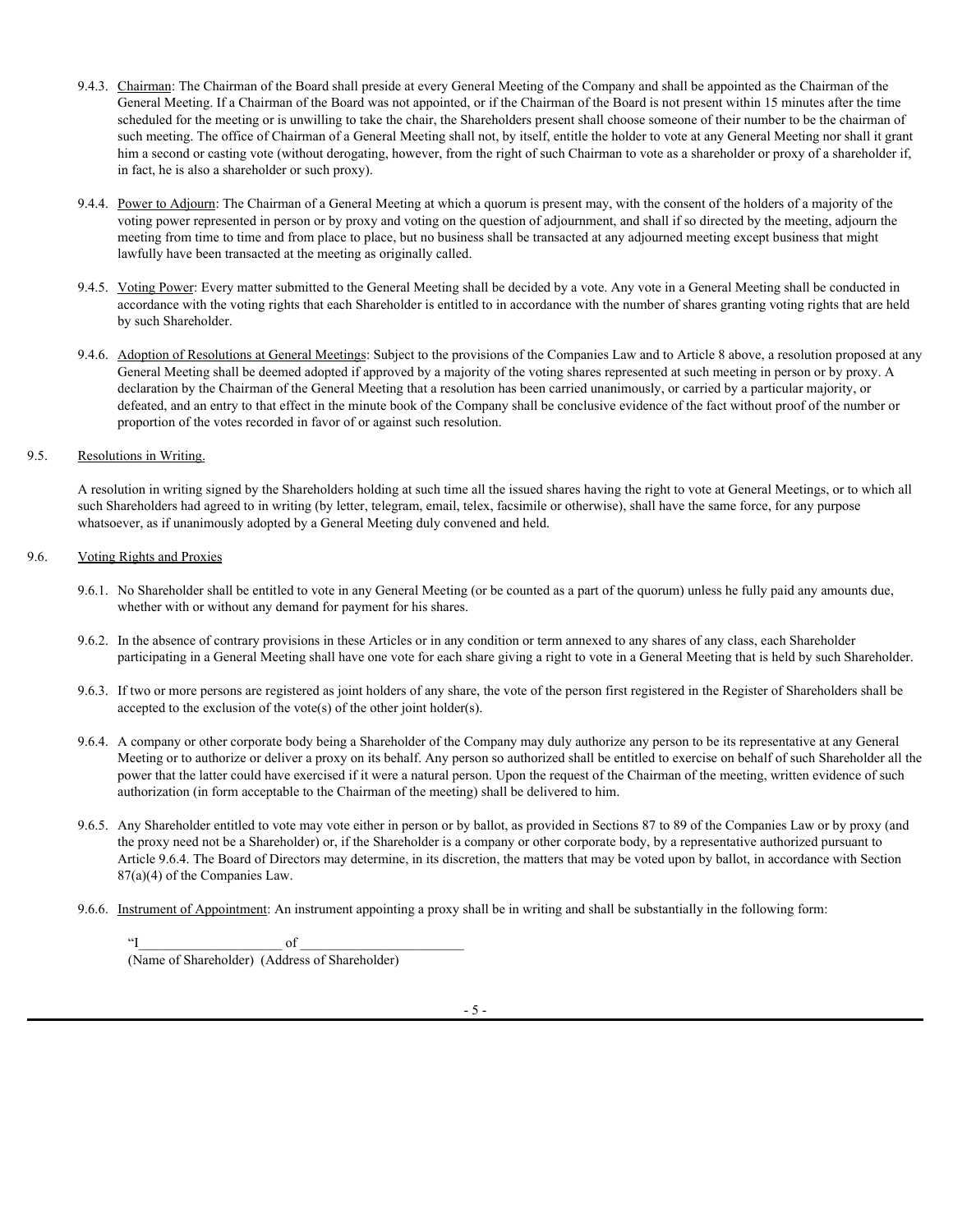being a Shareholder of Cyren Ltd. hereby appoint

 $\circ$  of (Name of Proxy) (Address of Proxy)

as my proxy to vote for me and on my behalf at the General Meeting of the Company to be held on the day of and at any adjournment(s) thereof.

Signed this  $\qquad \qquad \text{day of} \qquad , \qquad ,$ 

or in any usual or common form or in such other form as may be approved by the Board. Such proxy shall be duly signed by the appointor or such person's duly authorized attorney or, if such appointor is a company or other corporate body, under its common seal or stamp or the hand of its duly authorized agent(s) or attorney(s) in accordance with its constitutional documents.

- 9.6.7. The instrument appointing a proxy (and the power of attorney or other authority, if any, under which such instrument has been signed) shall either be delivered to the Company (at its principal place of business or at the offices of its registrar or transfer agent, or at such place as the Board may specify) not less than 24 hours before the time fixed for the meeting at which the person named in the instrument proposes to vote, or presented to the Chairman at such General Meeting. An instrument appointing a proxy that is not limited in time shall expire 12 months after the date of its execution. If the appointment shall be for a specified period, whether in excess of 12 months or not, the instrument shall be valid for the period stated therein.
- 9.6.8. A vote cast in accordance with an instrument appointing a proxy shall be valid despite the prior death or bankruptcy of the appointing Shareholder (or of his attorney-in-fact, if any, who signed such instrument), or the transfer of the share in respect of which the vote is cast, unless written notice of such matters shall have been received by the Company or by the Chairman of such General Meeting prior to such vote being cast.
- 9.6.9. An instrument appointing a proxy shall be deemed revoked (i) upon receipt by the Company of an instrument or written notice signed by the person who signed such instrument or by the Shareholder appointing such proxy canceling the appointment thereunder (or the authority pursuant to which such instrument was signed) or of an instrument appointing a different proxy, provided such notice of cancellation or instrument appointing a different proxy were so received at the place and within the time for delivery of the instrument revoked thereby as referred to in Article 9.6.7, or (ii) if the appointing Shareholder is present in person at the meeting for which such instrument of proxy was delivered, upon receipt by the Chairman of such meeting of written notice from such Shareholder of the revocation of such appointment, or if and when such Shareholder votes at such meeting. A vote cast in accordance with an instrument appointing a proxy shall be valid despite the revocation or purported cancellation of the appointment, or the presence in person or vote of the appointing Shareholder at a meeting for which it was rendered, unless such instrument of appointment was deemed revoked in accordance with the foregoing provisions of this Article 9.6.9 at or prior to the time such vote was cast.

### **10. The Board of Directors**

#### 10.1. Number of Directors

The Board shall be comprised of up to eleven (11) directors, including the outside directors (to the extent applicable).

#### 10.2. Election and Removal of Directors

Directors shall be elected at the Annual General Meeting by the vote of the holders of a majority of the voting power represented at such meeting in person or by proxy and voting on the election of directors, and each Director shall serve, subject to Article 10.8 hereof, and with respect to a Director appointed pursuant to Article 10.4 hereof subject to such Article, until the Annual General Meeting next following the Annual General Meeting or General Meeting at which such Director was elected pursuant to this Article or Article 10.4 hereof and until his successor is elected, or until his earlier removal pursuant to this Article 10.2. The holders of a majority of the voting power represented at a General Meeting in person or by proxy and voting thereon at such meeting shall be entitled to remove any Director(s) from office, to elect Directors instead of Directors so removed or to fill any vacancy, however created (including any position to which a director was not elected), in the Board. In the case of an outside director or any other director for whom the Companies Law prescribes a different method of election or removal from that specified above, the provisions of the Companies Law shall govern.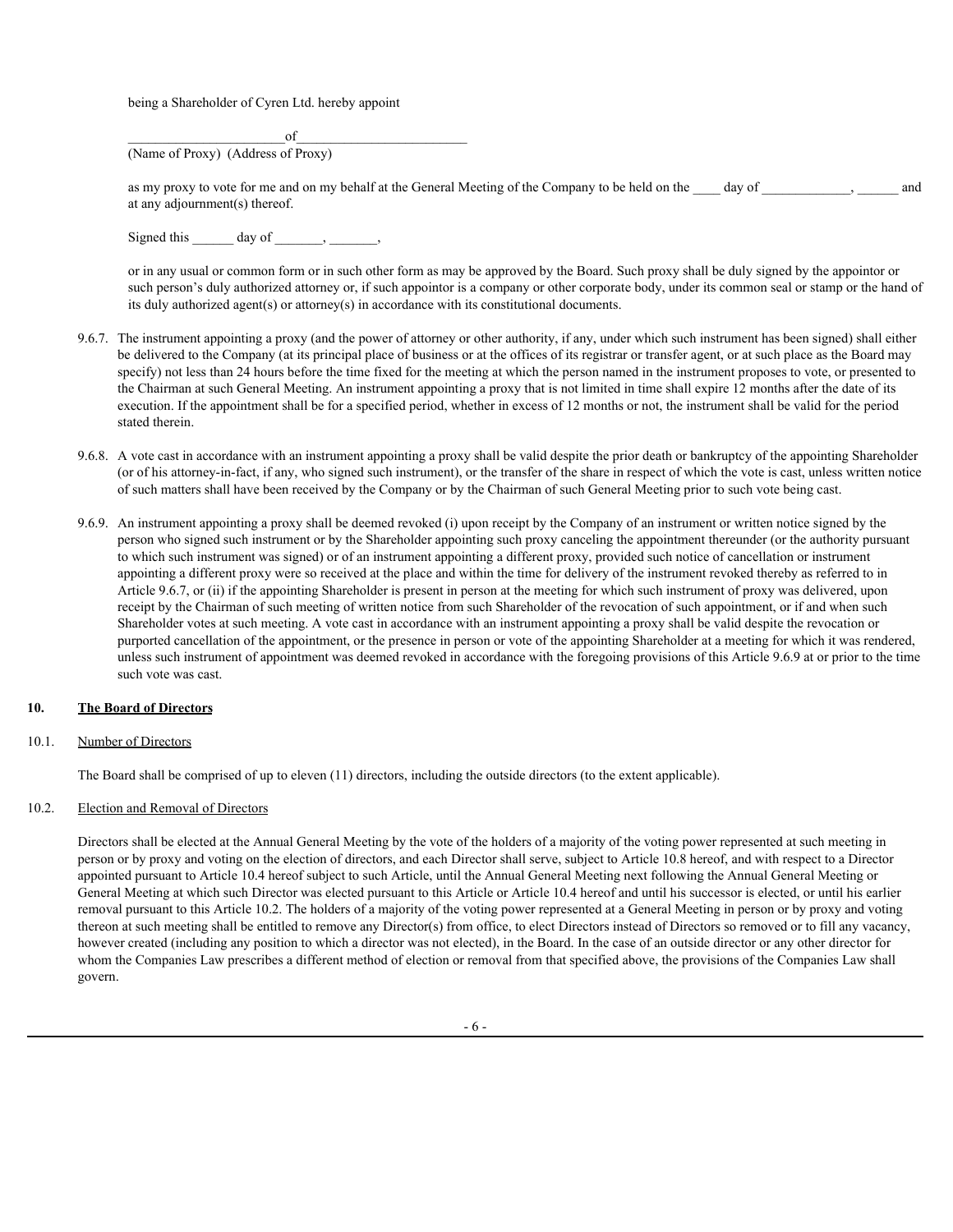# 10.3. Qualification of Directors

No person or entity shall be disqualified to serve as a director or an Alternate Director by reason of his not holding shares in the Company or by reason of his having served as a director in the past.

## 10.4. Continuing Directors in the Event of Vacancies

In the event of one or more vacancies in the Board of Directors, the remaining Directors may continue to act in every matter and, pending the filling of any vacancy pursuant to the provisions of Article 10.2, may appoint Directors to fill any such vacancy temporarily; provided, however, that if they number less than a majority of the number determined pursuant to Article 10.1 of these Articles, they may act only in an emergency or to fill the office of Director that has become vacant up to the minimum number or in order to call a General Meeting of the Company for the purpose of electing Directors to fill any or all vacancies, so that at least a majority of the number of Directors determined pursuant to Article 10.1 are in office as a result of such meeting.

#### 10.5. Remuneration of Directors

A Director shall be paid remuneration by the Company for his services as a Director, to the extent such remuneration shall have been approved by a General Meeting of the Company.

# 10.6. Conflict of Interests

Subject to the provisions of the Companies Law, no Director shall be disqualified by virtue of his office from holding any office or relationship of profit with the Company or with any company in which the Company shall be a shareholder or have another interest, or from contracting with the Company as vendor, purchaser or otherwise, nor shall any such contract, or any contract or arrangement entered into by or on behalf of the Company in which any Director shall in any way be interested, be avoided, nor, other than as required under the Companies Law, shall any Director be liable to account to the Company for any profit arising from any such office or relationship of profit or realized from such contract or arrangement by reason only of such Director's holding that office or of the fiduciary relations thereby established, but the nature of his interest, as well as any material fact or document, must be disclosed by him at the meeting of the Board of Directors at which the contract or arrangement is first considered, if his interest then exists, or in any other case no later than the first meeting of the Board of Directors after the acquisition of his interest.

# 10.7. Alternate Directors

- 10.7.1. A Director may, by written notice to the Company given in the manner set forth in Article 10.7.2 below, appoint any individual (whether or not such person is then a member of the Board of Directors) as an alternate for himself (in these Articles referred to as an "**Alternate Director**"), remove such Alternate Director and appoint another Alternate Director in place of any Alternate Director appointed by him whose office has been vacated for any reason. Unless the appointing Director, by the instrument appointing an Alternate Director or by written notice to the Company, limits such appointment to a specified period of time or restricts it to a specified meeting or action of the Board of Directors, or otherwise restricts its scope, the appointment shall be for all purposes, and for a period of time, concurrent with the term of the appointing Director.
- 10.7.2. Any notice to the Company pursuant to Article 10.7.1 shall be given in person to, or by sending the same by mail to the attention of, the Chairman of the Board of the Company at the principal office of the Company or to such other person or place as the Board shall have determined for such purpose, and shall become effective on the date fixed therein, or upon the receipt thereof by the Company at the place specified above, whichever is later.
- 10.7.3. An Alternate Director shall have all the rights and obligations of a director; provided, however, that (i) an Alternate Director shall have no standing at any meeting of the Board or any Committee of the Board while the director for whom such Alternate Director was appointed is present; (ii) he may not in turn appoint an alternate for himself (unless the instrument appointing him otherwise expressly provides); and (iii) the Alternate Director is not entitled to remuneration.
- 10.7.4. The office of an Alternate Director shall be vacated under the circumstances, mutatis mutandis, set forth in Article 10.8, and such office shall ipso facto be vacated if the director for whom the Alternate Director was appointed ceases to be a director.

# 10.8. Termination of Office

Without derogating from any law, the office of a director shall automatically be vacated, ipso facto, prior the end of the term of his appointment upon the following: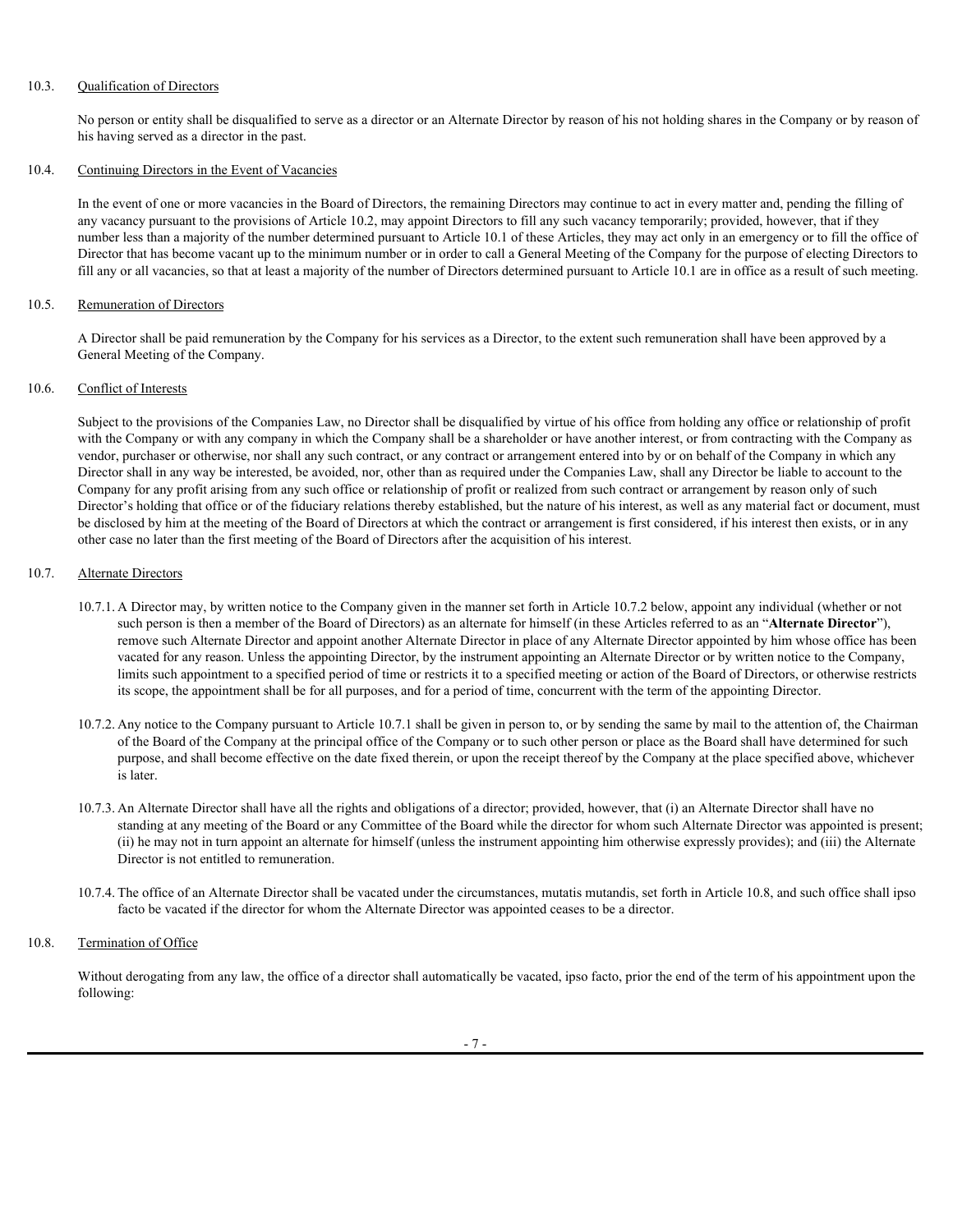- 10.8.1. Upon resignation, which shall become effective on the date a written notice of such resignation is delivered to the Company, or a later date specified in the notice.
- 10.8.2. If convicted of a felony, as provided in Section 232 of the Companies Law.
- 10.8.3. Pursuant to a court's decision, as provided in Section 233 of the Companies Law.
- 10.8.4. Upon death or when declared bankrupt.
- 10.8.5. If he be found lunatic or becomes of unsound mind.
- 10.8.6. At the time of giving notice pursuant to Section 227A or 245A of the Companies Law.

10.8.7. If he is removed from his office by way of a resolution, adopted by the General Meeting, even prior to the completion of his term of office.

10.8.8. If his term is terminated by the Board in accordance with the provisions of Section 231 of the Companies Law.

### 10.9. No Corporate Director

A corporation will not be qualified to act as a director.

## 10.10. Chairman of the Board of Directors

The Board may from time to time elect one of its members to be Chairman of the Board, remove such Chairman from office, and appoint another in his place. The Chairman of the Board shall preside at every meeting of the Board, but if there is no such Chairman, or if at any meeting the Chairman is not present within 15 minutes after the time fixed for holding the meeting or is unwilling to act as Chairman, the Directors present shall choose someone of their number to be chairman of such meeting. The Chairman will not have any casting or additional vote by reason of his position as Chairman of the Board.

# 10.11. Powers of the Board and Delegation of Powers

- 10.11.1. The determination of the policy of the business of the Company and the supervision on the performance of the General Manager of the Company shall be vested in the Board, which may exercise all such powers and do all such acts and things as the Company is authorized to exercise and do and which are not required by law or these Articles to be done by the Company by action of its Shareholders at a General Meeting. The authority conferred on the Board by this Article shall be subject to the provisions of the Companies Law, these Articles and any resolution consistent with these Articles adopted from time to time by the Company at a General Meeting; provided, however, that no such resolution shall invalidate any prior act done by or pursuant to a decision of the Board that would have been valid if such resolution had not been adopted.
- 10.11.2. Subject to the provisions of the Companies Law, the Board may from time to time, by power of attorney or otherwise, appoint any person, company, firm or body of persons to be the attorney or attorneys of the Company at law or in fact for such purpose(s) and with such powers, authorities and discretions, and for such period and subject to such conditions, as it deems fit, and any such power of attorney or other appointment may contain such provisions for the protection and convenience of persons dealing with any such attorney as the Board deems fit, and may also authorize any such attorney to delegate all or any of the powers, authorities and discretions vested in him.

### 10.12. Proceedings of the Board

### 10.12.1. Meetings

- 10.12.1.1.The Board may meet and adjourn its meetings and otherwise regulate such meetings and proceedings in accordance with the Company's needs; provided, however, that the Board must meet at least once every 3 months.
- 10.12.1.2.The Chairman of the Board may convene a meeting of the Board at any time, and shall be required to convene a meeting to be held not later than 14 days following a request by any Director of the Company; provided, that in the event that a meeting is convened under the circumstances described in Section 122(d), 169 or 257 of the Companies Law, the meeting of the Board shall be convened without delay.

Notice of any such meeting shall be given by telephone or by mail, email, telex, telegram or facsimile or other form of electronic communication, a reasonable time before the meeting.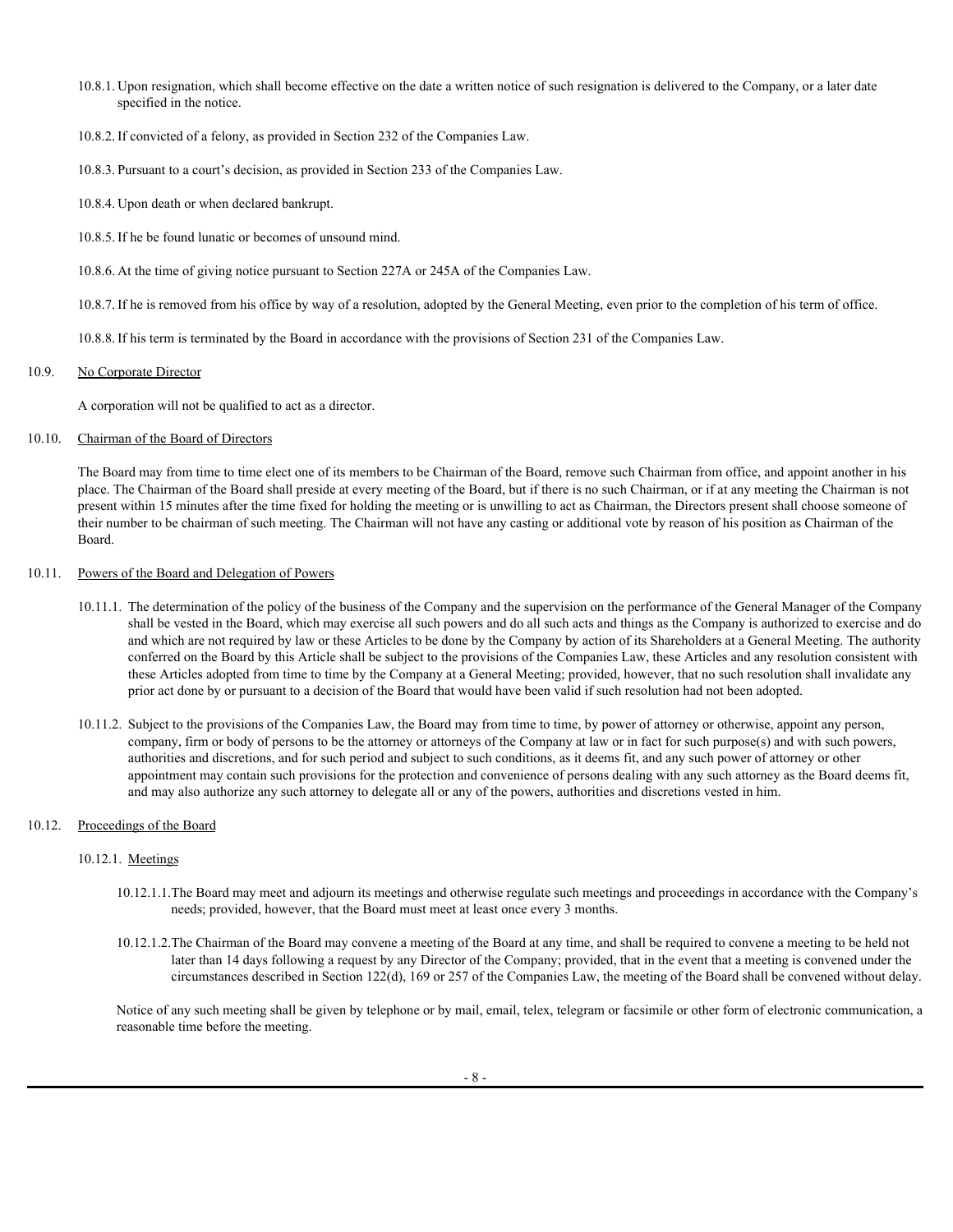- 10.12.2. Failure to Deliver Notices: Despite anything to the contrary in these Articles, failure to deliver notice to a Director of any such meeting may be waived by such Director, and a meeting shall be deemed to have been duly convened despite such defective notice if such failure or defect is waived prior to action being taken at such meeting by all Directors entitled to participate and vote in such meeting to whom notice was not duly given.
- 10.12.3. Board Meetings by Means of Telecommunication: A meeting of the Board may be conducted by using any communication device, provided that all directors participating in such meeting can simultaneously hear each other.
- 10.12.4. Quorum: No business shall be transacted at a meeting of the Board unless the requisite legal quorum is present (by means provided under Articles 10.12.3) when the meeting proceeds to business. Until otherwise decided by the Board, a legal quorum at a meeting of the Board shall be constituted by the presence (by means provided under Article 10.12.4) of a majority of the number of directors then in office.
- 10.12.5. Exercise of Powers of the Board: A resolution proposed at any meeting of the Board shall be deemed adopted if approved by a majority of the Directors present when such resolution is put to a vote and voting thereon.
- 10.12.6. The Agenda: The agenda for a meeting of the Board shall be determined by the Chairman of the Board, and shall include matters determined by the Chairman of the Board, matters for which a meeting of the Board was convened pursuant to Article 10.12.1.2, and any matter requested by a director or the General Manager at least 3 days before the meeting.

### 10.13. Resolutions in Writing

A resolution in writing signed all the directors then in office and lawfully entitled to vote thereon, or to which all the directors have given their written consent (by letter, email, telegram, telex, facsimile or otherwise) shall be deemed to have been unanimously adopted by a meeting of the Board duly convened and held.

# 10.14. Audit Committee

- 10.14.1. The Board shall appoint an Audit Committee that shall be composed of at least three members of the Board. All outside directors of the Company shall be members of the Audit Committee and the majority of the Audit Committee members will be independent directors (as such term is defined in the Companies Law). The Chairman of the Board, any director that is employed by the Company or who provides the Company with services on a regular basis, and any controlling shareholder (or a relative of a controlling shareholder) may not be members of the Audit Committee.
- 10.14.2. The Audit Committee shall have the duties set forth in Section 117 of the Companies Law.
- 10.14.3. Approval by the majority of the members of the Audit Committee shall be deemed approval of the Audit Committee.

#### 10.15. Committees of the Board

- 10.15.1. Subject to the provisions of the Companies Law, the Board may delegate any or all of its powers to committees, each consisting of two or more persons who are directors, and it may from time to time revoke such delegation or alter the composition of any such committee. Any committee so formed (in these Articles referred to as a **"Committee of the Board"**) shall, in the exercise of the powers so delegated, conform to any regulations imposed on it by the Board. The meetings and proceedings of any such Committee of the Board shall, mutatis mutandis, be governed by the provisions of these Articles that regulate the meetings of the Board. Unless otherwise expressly provided by the Board in delegating powers to a Committee of the Board, such Committee shall not be empowered to further delegate such powers.
- 10.15.2. The Board may revoke any resolution of any Committee of the Board; provided, however, that any such revocation shall not detract from the validity of any transaction entered into with a person that did not know of such revocation.

## 10.16. Validity of Acts Despite Defects

Subject to the provisions of the Companies Law, all acts done bona fide at any meeting of the Board, or of a Committee of the Board, or by any person(s) acting as Director(s), shall, even if it is subsequently discovered that there was some defect in the appointment of the participants in such meeting or any of them or any person(s) acting as aforesaid, or that they or any of them were disqualified, be as valid as if there were no such defect or disqualification.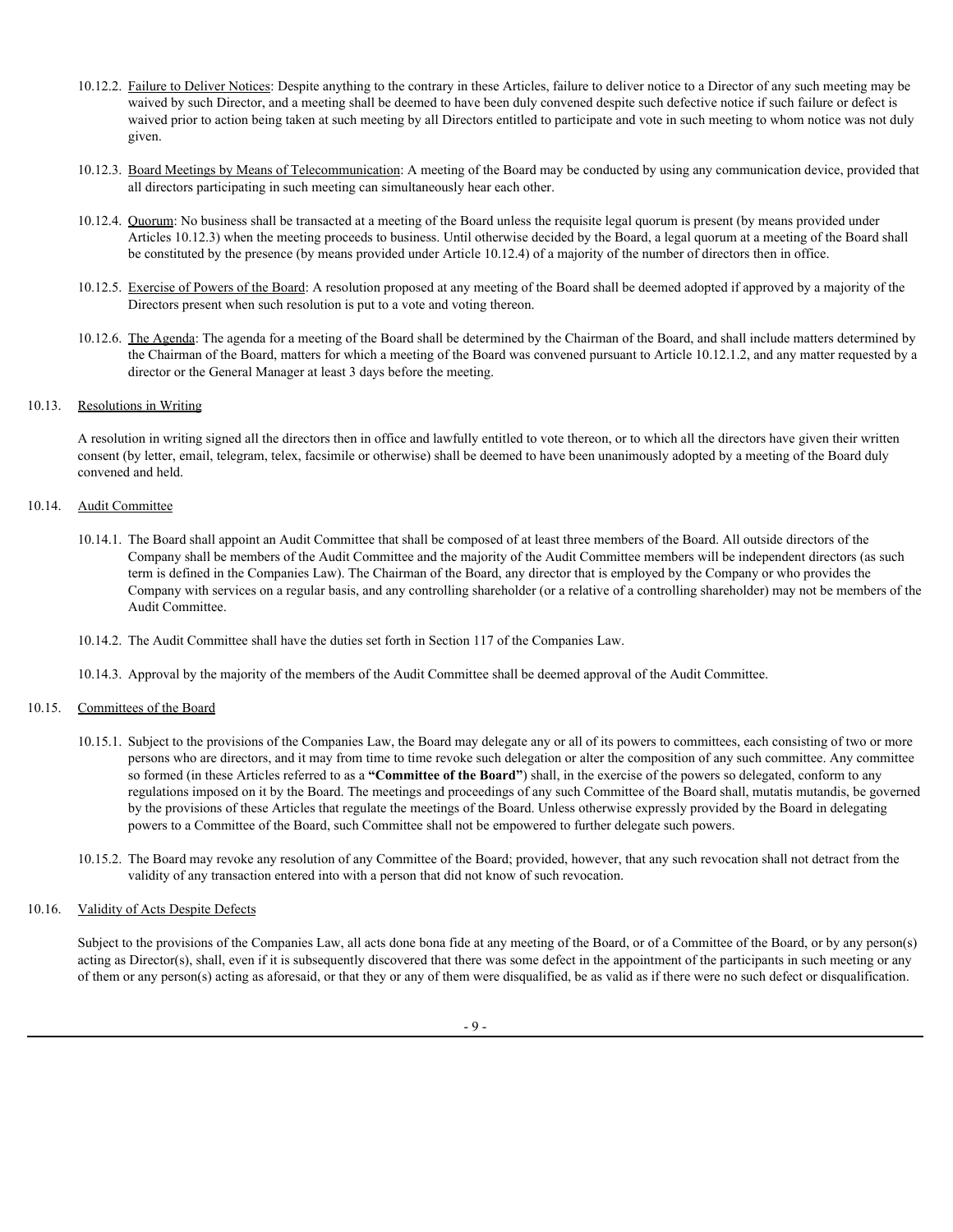# **11. General Manager**

- 11.1. The Board shall from time to time appoint one or more persons, whether or not Directors, as General Manager or General Managers, and may confer upon such person(s), and from time to time modify, or revoke such title(s) and such duties and authorities as the Board may deem fit, subject to such limitations and restrictions as the Board may from time to time prescribe. Such appointment(s) may be either for a fixed term or without any limitation of time, and the Board may from time to time (subject to the provisions of the Companies Law and of any contract between any such person and the Company) fix his, her or their salaries and emoluments, remove or dismiss such persons from office and appoint another or others in their place.
- 11.2. Unless otherwise determined by the Board, the General Manager shall have the authority with respect to the day to day management of the Company in the ordinary course of business, in the framework of, and subject to, the policy, guidelines and instructions of the Board from time to time.
- 11.3. The General Manager shall have all the management and implementation authorities that are not expressly delegated in the Articles or by the Companies Law, to another organ of the Company, and will be subject to the supervision of the Board.
- 11.4. The General Manager may, with the consent of the Board, delegate certain of his duties to another person who is subject to his supervision.
- 11.5. The General Manager shall notify the Chairman of the Board of any unusual event that is material to the Company; if the office of Chairman of the Board is vacant, or the Chairman of the Board refuses or is unable to act, such notification shall be made to all the Directors then in office.
- 11.6. The General Manager shall periodically furnish the Board with reports in matters, times and format determined by the Board from time to time. When a notification or report of the General Manager require the performance of an action by the Board, then a Board meeting shall be convened without delay.
- 11.7. The remuneration payable to the General Manager for his services shall be fixed from time to time (subject to any contract between the General Manager and the Company) by the Board, and may be fixed as a regular salary, commission on dividends, profits or revenues of the Company or of any other company in which the Company has an interest, or by participation in the Company's profits, combined or separately.

# **12. Register of Shareholders**

The Company shall maintain a Register of Shareholders in which the following shall be recorded:

- 12.1. The name, identification card number (if any) and address of every Shareholder, as such details were provided to the Company;
- 12.2. The number of shares and the particular class of Shares owned by each Shareholder, noting the nominal value of such shares, if applicable, and in case the payment for any shares was not fully satisfied, the unpaid amount.
- 12.3. The date on which the shares were issued or transferred to any Shareholder, as the case may be.
- 12.4. If the shares were serially numbered, the Company will note next to the name of each Shareholder the serial numbers of the shares held by such Shareholder.
- 12.5. As for "Dormant Shares" (as defined in Section 308 of the Companies Law), if any, the Register of Shareholders shall state the exact number of Dormant Shares and the date on which such shares became "Dormant Shares".
- 12.6. A Shareholder holding shares as a trustee shall be recorded in the Register of Shareholder with a note of the trusteeship, and the Company shall be entitled to treat such person as the Shareholder in all respects.
- 12.7. The details of the Company's nominee company (*hevra lerishumim*), to the extent the Company chooses to include it in the Register of Shareholders.

# **13. Auditors**

- 13.1. The Company shall appoint one or more certified public accountants to audit, and provide a report on, the annual financial statements of the Company (the **"Auditors"**).
- 13.2. The appointment, authorities, duties, responsibilities, rights, remuneration and powers of the Auditors shall be fixed by applicable law and under these Articles. The General Meeting shall have the power to appoint the Auditors for the maximum time period provided under the Companies Law.
- 13.3. The Board shall cause accurate books of account to be kept in accordance with the provisions of any applicable law. Such books of account shall be kept at the principal office of the Company, or at such other place or places as the Board may deem fit, and they shall always be open to inspection by all Directors.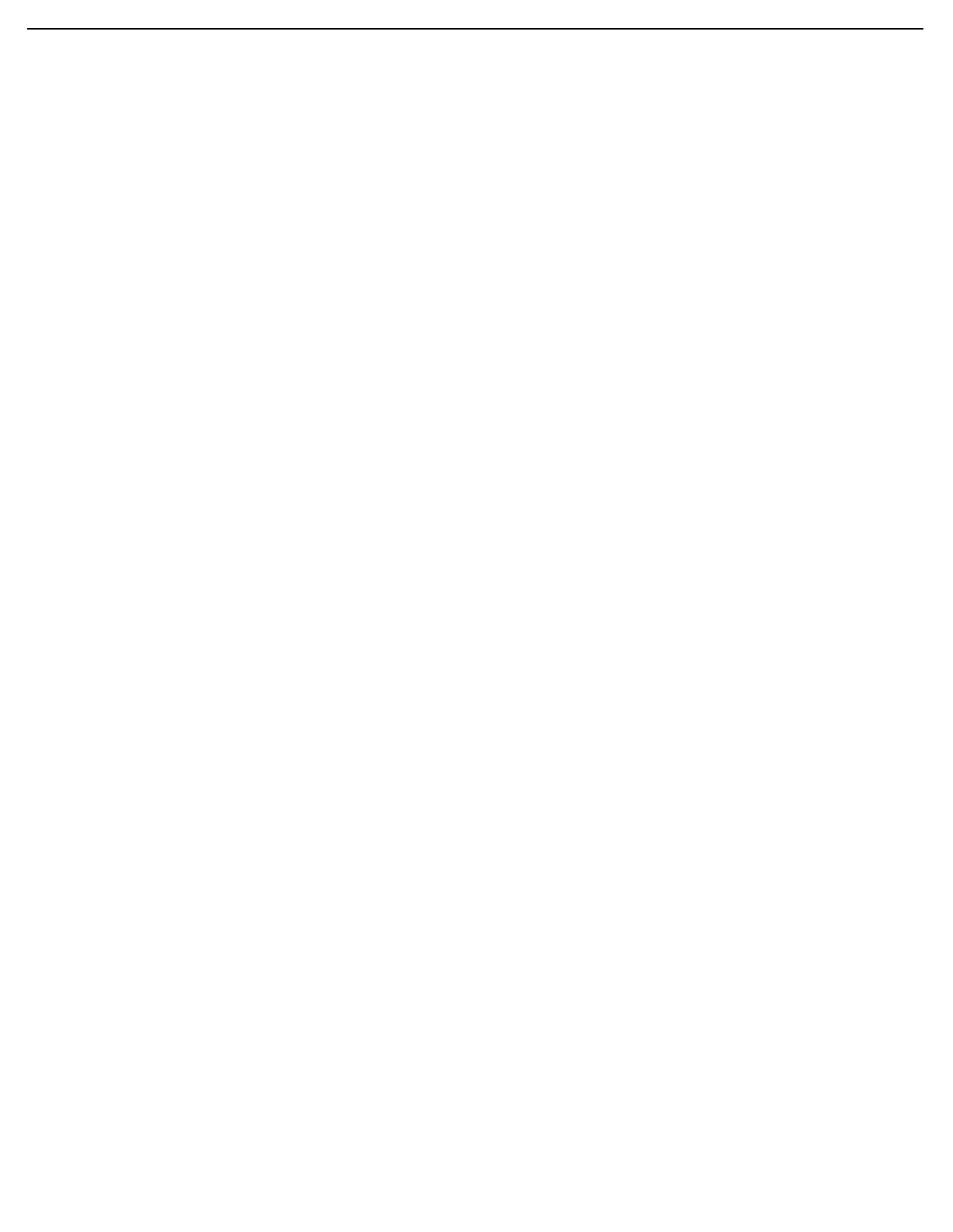# **14. Share Certificates**

- 14.1. Share certificates shall be issued under the corporate seal of the Company (or facsimile thereof) and shall bear the signature (or facsimile thereof) of two Directors, or the signatures of a Director and the secretary of the Company, specifically authorized by the Board for this purpose.
- 14.2. Each Shareholder shall be entitled to one numbered certificate for all the shares of any class registered in his name, and if the Board so approves, to several certificates, each for one or more of such shares. Each certificate shall specify the serial numbers of the shares represented thereby and may also specify the amount paid up thereon.
- 14.3. A share certificate registered in the names of two or more persons shall be delivered to the person first named in the Register of Shareholders in respect of such co-ownership.
- 14.4. A share certificate that has been defaced, lost or destroyed may be replaced, and the Company shall issue a new certificate to replace such defaced, lost or destroyed certificate upon payment of such fee, and upon the furnishing of such evidence of ownership and such indemnity, as the Board in its discretion deems fit.

# **15. Registered Holder**

Except as otherwise provided in these Articles, the Company shall be entitled to treat the registered holder of each share as the absolute owner thereof, and accordingly shall not, except as ordered by a court of competent jurisdiction or as required by statute, be obligated to recognize any equitable or other claim to, or interest in, such share on the part of any other person.

# **16. Calls on Shares**

- 16.1. The Board may, from time to time, as it in its discretion deems fit, make calls for payment upon Shareholders in respect of any sum that has not been paid up in respect of shares held by such Shareholder and which is not, pursuant to the terms of allotment or issuance of such shares or otherwise, payable at a fixed time. Each Shareholder shall pay the amount of every call so made upon him (and of each installment thereof if the same is payable in installments), to the person(s) and at the time(s) designated by the Board, as any such time(s) may subsequently be extended or such person(s) or place(s) changed. Unless otherwise stipulated in the resolution of the Board (and in the notice referred to below), each payment in response to a call shall be deemed to constitute a pro rata payment on account of all the shares of the Shareholder making payment in respect of which such call was made.
- 16.2. Notice of any call for payment by a Shareholder shall be given in writing to such Shareholder not less than 14 days prior to the time of payment fixed in such notice, and shall specify the time and place of payment, and the person to whom such payment is to be made. Prior to the time for any such payment fixed in a notice of a call given to a member, the Board may in its absolute discretion, by notice in writing to such Shareholder, revoke such call in whole or in part, extend the time fixed for payment of such call or designate a different place of payment or person to whom payment is to be made. In the event of a call payable in installments, only one notice thereof need be given.
- 16.3. If pursuant to the terms of allotment or issuance of a share, or otherwise, an amount is made payable at a fixed time (whether on account of such share or by way of premium), such amount shall be payable at such time as if it were payable by virtue of a call made by the Board of Directors and for which notice was given in accordance with this Article, and the provisions of these Articles with regard to calls (and the non-payment thereof) shall be applicable to such amount (and the non-payment thereof).
- 16.4. Joint holders of a share shall be jointly and severally liable to pay all calls for payment in respect of such share and all interest payable thereon.
- 16.5. Any amount called for payment that is not paid when due shall bear interest from the date fixed for payment until actual payment, at such rate (not exceeding the legal rate under any applicable law) and payable at such time(s) as the Board may prescribe. The Board may waive any payment of such interest under this Article.

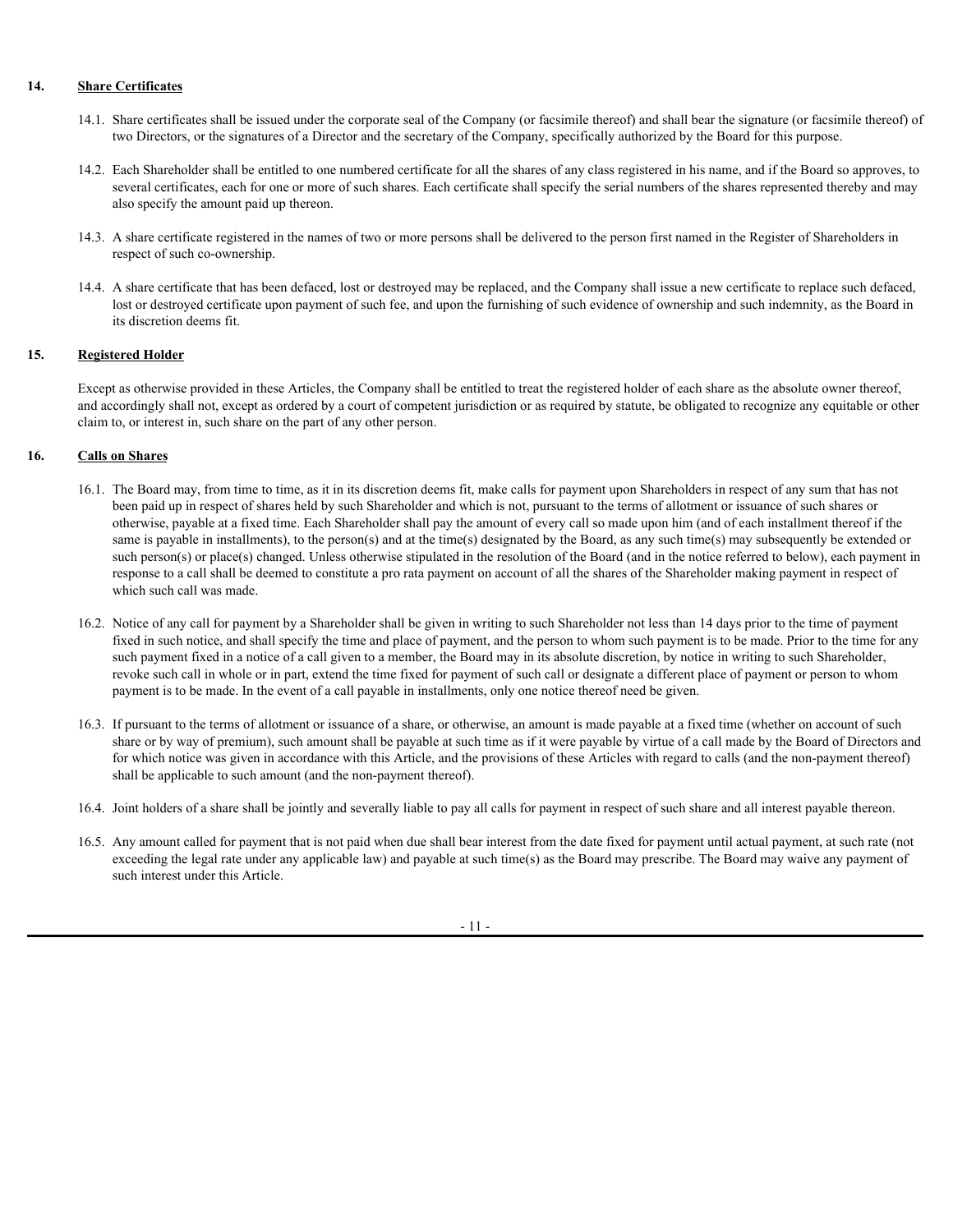16.6. With the consent of the Board, any Shareholder may pay to the Company any amount not yet payable in respect of his shares, and the Board may approve the payment by the Company of interest on any such amount until the same would be payable if it had not been paid in advance, at such rate and time(s) as may be approved by the Board. The Board may at any time cause the Company to repay all or any part of the money so advanced, without premium or penalty. Nothing in this Article shall derogate from the right of the Board to make any call for payment before or after receipt by the Company of any such advance.

# **17. Forfeiture and Surrender**

- 17.1. If any Shareholder fails to pay an amount payable by virtue of a call, or interest thereon as provided for in accordance with these Articles, on or before the day fixed for payment of the same, the Board may at any time after the day fixed for such payment, so long as such amount or any portion thereof remains unpaid, forfeit all or any of the shares in respect of which such payment was called for. All expenses incurred by the Company in attempting to collect any such amount or interest thereon, including without limitation attorney's fees and costs of legal proceedings, shall be added to, and shall for all purposes (including the accrual of interest thereon) constitute a part of, the amount payable to the Company in respect of such call.
- 17.2. Upon the adoption of a resolution as to the forfeiture of a Shareholder's shares, the Board shall cause notice thereof to be given to such Shareholder, which notice shall state that, in the event of the failure to pay the entire amount so payable by a date specified in the notice (which date shall be not less than 14 days after the date such notice is given and which may be extended by the Board), such shares shall ipso facto be forfeited; provided, however that prior to such date the Board may nullify such resolution of forfeiture, but no such nullification shall estop the Board from adopting a further resolution of forfeiture in respect of the non-payment of the same amount.
- 17.3. Without derogating from any of the provisions of this Article 17, whenever shares are forfeited as herein provided, all dividends, if any, theretofore declared in respect thereof and not actually paid, shall be deemed to have been forfeited at the same time.
- 17.4. Any share forfeited or surrendered as provided herein shall become the property of the Company, and the same, subject to the provisions of these Articles, may be sold, re-allotted or otherwise disposed of as the Board deems fit. From the date of forfeiture until the date such forfeited shares are sold, re-allotted or otherwise disposed of, such forfeited shares shall be deemed "Dormant Shares" as defined in Section 308 of the Companies Law.
- 17.5. Any Shareholder whose shares have been forfeited or surrendered shall cease to be a Shareholder in respect of the forfeited or surrendered shares, but shall nonetheless be liable to pay, and shall promptly pay, to the Company all calls, interest and expenses owing upon or in respect of such shares at the time of forfeiture or surrender, together with interest thereon from the time of forfeiture or surrender until actual payment at the rate prescribed in this Article 17, and the Board, in its discretion, may enforce the payment of such moneys or any part thereof. In the event of such forfeiture or surrender, the Company, by resolution of the Board, may accelerate the date(s) of payment of any or all amounts then owing to the Company by the Shareholder in question (but not yet due) in respect of all shares owned by such Shareholder, solely or jointly with another.
- 17.6. The Board may at any time, before any share so forfeited or surrendered shall have been sold, re-allotted or otherwise disposed of, nullify the forfeiture or surrender on such conditions as it deems fit, but no such nullification shall estop the Board from re-exercising its powers of forfeiture pursuant to this Article 17.
- 17.7. If pursuant to the terms of allotment or issuance of a share, or otherwise, an amount is made payable at a fixed time (whether on account of such share or by way of premium), such amount shall be payable at such time as if it were payable by virtue of a call made by the Board and for which notice was given in accordance with this Article, and the provisions of these Article shall be applicable to such amount as if a call was given at the date fixed for payment.
- 17.8. Except to the extent that the same may be waived or subordinated in writing, the Company shall have a first and paramount lien upon all the shares registered in the name of each Shareholder (without regard to any equitable or other claim or interest in such shares on the part of any other person), and upon the proceeds of the sale thereof, for his debts, liabilities and obligations to the Company arising from any amount payable by such Shareholder in respect of any unpaid or partly paid share, whether or not such debt, liability or obligation has matured. Such lien shall extend to all dividends from time to time declared or paid in respect of such share. Unless otherwise provided, the registration by the Company of a transfer of shares shall be deemed to be a waiver on the part of the Company of any lien existing on such shares immediately prior to such transfer.

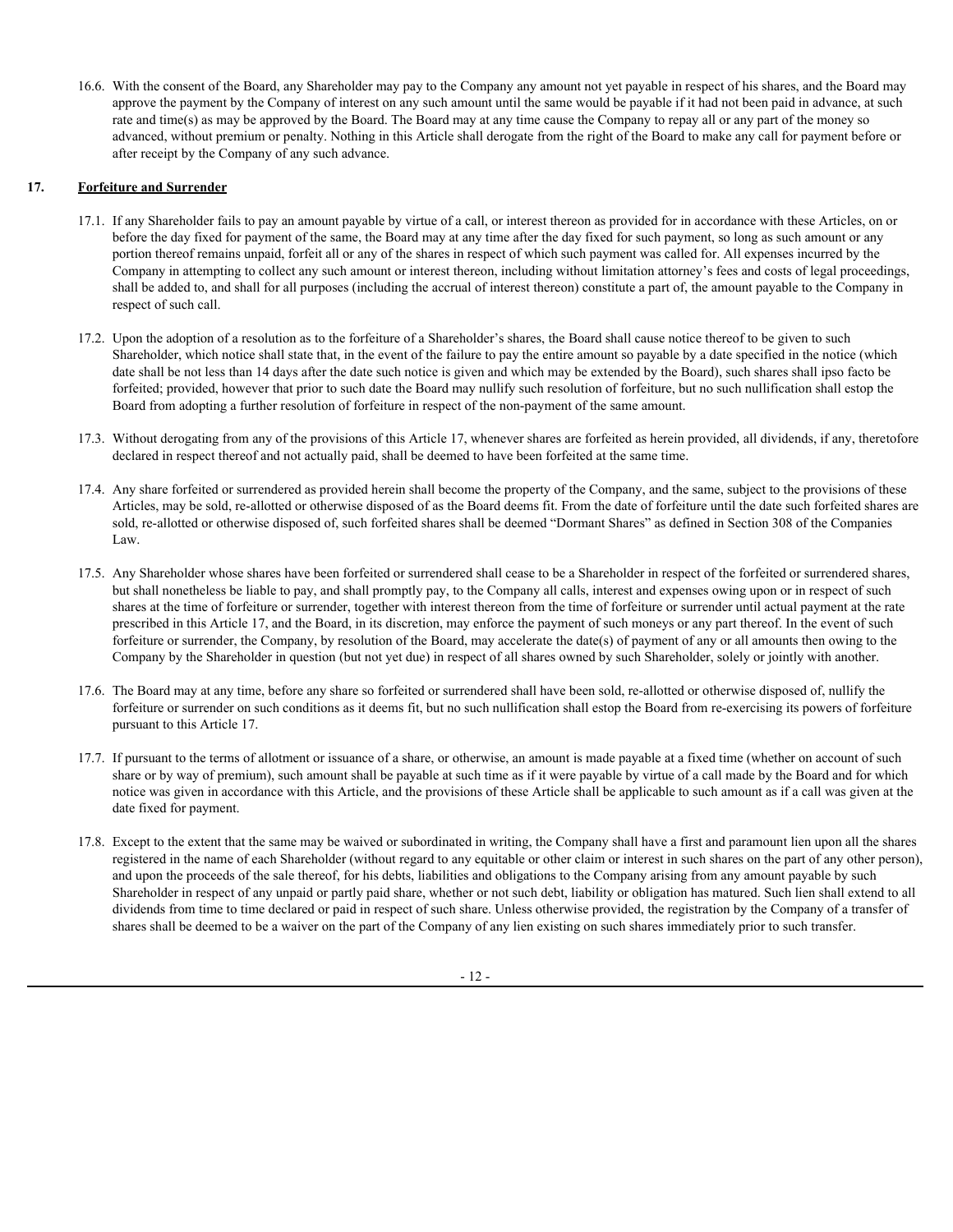- 17.9. The Board may cause the Company to sell a share subject to such a lien when the debt, liability or obligation giving rise to such lien has matured, in such manner as the Board deems fit, but no such sale shall be made unless such debt, liability or obligation has not been satisfied within 14 days after written notice of the intention to sell shall have been served on such Shareholder, his executors or administrators.
- 17.10.The net proceeds of any such sale, after payment of the costs thereof, shall be applied in or toward satisfaction of the debts, liabilities or obligations of such Shareholder in respect of such share (whether or not the same have matured), and any residue shall be paid to the Shareholder, his executors, administrators or assigns.
- 17.11.Upon any sale of a share after forfeiture or surrender or for enforcing a lien, the Board may appoint any person to execute an instrument of transfer of the share so sold and cause the purchaser's name to be entered in the Register of Shareholders in respect of such share. The purchaser shall be registered as the shareholder and shall not be bound to see to the regularity of the sale proceedings or to the application of the proceeds of such sale, and after his name has been entered in the Register of Shareholders in respect of such share, the validity of the sale shall not be impeached by any person, and the remedy of any person aggrieved by the sale shall be in damages only and against the Company exclusively.

## **18. Insurance, Indemnification and Exculpation**

The Company may insure, indemnify and exculpate its Office Holders (as such term is defined in the Companies Law) to the fullest extent permitted by law, from time to time. Without limiting the generality of the foregoing:

- 18.1. Subject to the provisions of the Companies Law, the Company may enter into a contract for the insurance of its Office Holders, for actions or omissions done in their capacity as Office Holders, in whole or in part, against any of the following:
- 18.1.1.breach of the duty of care owed to the Company or a third party;
- 18.1.2.breach of the fiduciary duty owed to the Company, provided that the Office Holder acted in good faith and had reasonable grounds to believe that his action would not harm the Company's interests;
- 18.1.3.monetary liability imposed on the Office Holder in favor of a third party; and
- 18.1.4.reasonable litigation expenses, including attorney fees, incurred by the Office Holder as a result of an administrative enforcement proceeding instituted against him. Without derogating from the generality of the foregoing, such expenses will include a payment imposed on the Office Holder in favor of an injured party as set forth in Section 52(54)(a)(1)(a) of the Israel Securities Law, 5728-1968, as amended (the "Securities" Law"), and expenses that the Office Holder incurred in connection with a proceeding under Chapters H'3, H'4 or I'1 of the Securities Law, including reasonable legal expenses, which term includes attorney fees.
- 18.2. Subject to the provisions of the Companies Law, the Company is entitled retroactively to indemnify any Office Holder, or provide a prior undertaking to indemnify an Office Holder to the fullest extent permitted by law, where such prior undertaking is limited to categories of events that the Board believes are foreseeable in light of the Company's activities on the date of grant of the undertaking to indemnify, and to an amount or in accordance with guidelines determined by the Board to be reasonable in the circumstances (and such undertaking includes the categories of events that the Board believes are foreseeable in light of the Company's activities on the date of grant of the undertaking to indemnify and to an amount or in accordance with guidelines determined by the Board to be reasonable in the circumstances), for any of the following events:
- 18.2.1.monetary liability imposed on an Office Holder in favor of a third party in a judgment, including a settlement or an arbitral award confirmed by a court, for an act that such Office Holder performed by virtue of his being an Office Holder of the Company;

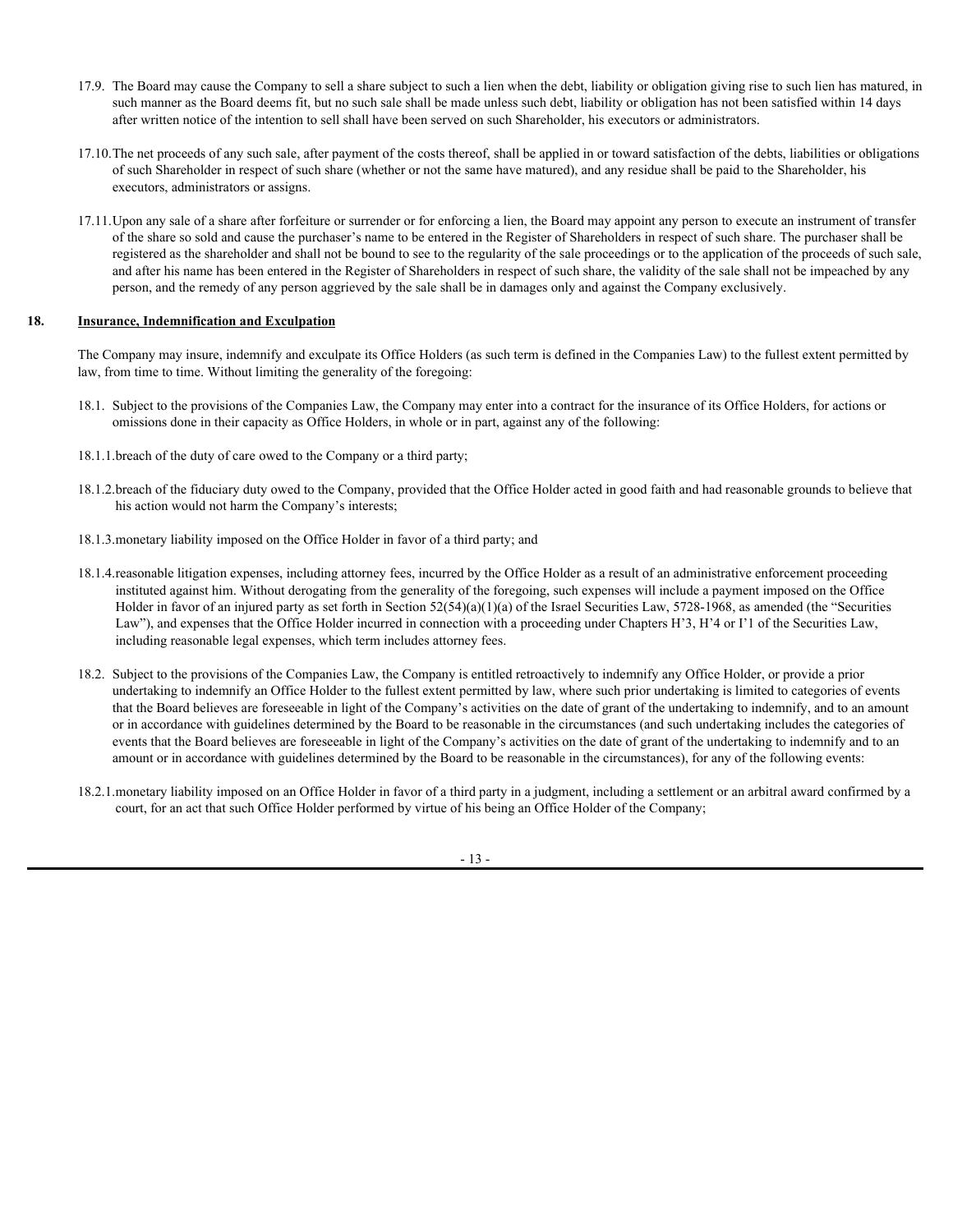- 18.2.2.reasonable legal costs, including attorney's fees, expended by an Office Holder as a result of i) an investigation or proceeding instituted against the Office Holder by a competent authority, provided that such investigation or proceeding concludes without the filing of an indictment against the Office Holder and either (A) no financial liability was imposed on the Office Holder in lieu of criminal proceedings, or (B) financial liability was imposed on the Office Holder in lieu of criminal proceedings but the alleged criminal offense does not require proof of criminal intent and ii) in connection with an administrative enforcement proceeding or a financial sanction. Without derogating from the generality of the foregoing, such expenses will include a payment imposed on the Office Holder in favor of an injured party as set forth in Section 52(54)(a)(1)(a) of the Securities Law, and expenses that the Office Holder incurred in connection with a proceeding under Chapters H'3, H'4 or I'1 of the Securities Law, including reasonable legal expenses, which term includes attorney fees; and
- 18.2.3.reasonable costs of litigation, including attorney's fees, expended by an Office Holder or for which an Office Holder has been charged by a court, in an action brought against the Office Holder by or on behalf of the Company or a third party, or in a criminal action in which an Office Holder was found innocent, or in a criminal offense in which an Office Holder was convicted and in which a proof of criminal intent is not required.
- 18.2.4.for any other liability, obligation or expense indemnifiable or which may from time to time be indemnifiable by law.
- 18.3. Subject to the provisions of the Companies Law, the Company may exculpate an Office Holder in advance from liability, or any part of liability, for damages sustained by a breach of duty of care to the Company.
- 18.4. The provisions of Article 18 are not intended, and shall not be interpreted, to restrict the Company in any manner in respect of the procurement of insurance or in respect of indemnification (i) in connection with any person who is not an Office Holder, including, without limitation, any employee, agent, consultant or contractor of the Company who is not an Office Holder, or (ii) in connection with any Office Holder to the extent that such insurance and/or indemnification is not specifically prohibited under law; provided that the procurement of any such insurance or the provision of any such indemnification shall be approved by the Board and, to the extent required pursuant to the Companies Law, the Shareholders.
- 18.5. Any amendment to the Companies Law, the Securities Law or any other applicable law, statute or rule adversely affecting the right of any Office Holder to be indemnified or insured pursuant to Article 18 shall be prospective in effect, and shall not affect the Company's obligation or ability to indemnify or insure an Office Holder for any act or omission occurring prior to such amendment, unless otherwise provided by the Companies Law, the Securities Law or such other applicable law, statute or rule.

# **19. Dividends**

- 19.1. No dividend shall be paid otherwise than in accordance with Chapter 2 of Part 7 of the Companies Law.
- 19.2. Subject to the rights of Shareholders as to dividends, any dividend paid by the Company shall be allocated among the Shareholders entitled thereto, in proportion to the sums paid up or credited as paid up on account of the nominal value of their respective holdings of the shares in respect of which such dividend is being paid without taking into account the premium paid up for the shares. The amount paid up on account of a share that has not yet been called for payment or fallen due for payment and upon which the Company pays interest to the shareholder shall not be deemed, for the purposes of this Article, to be a sum paid on account of the share.
- 19.3. Subject to the provisions of Section 303 of the Companies Law, no dividend shall be paid otherwise than out of the Profits of the Company, as defined in Section 302(b) of the Companies Law.
- 19.4. No dividend shall carry interest as against the Company.
- 19.5. Subject to the provisions of these Articles and the Companies Law, the Company may cause any moneys, investments or other assets forming part of the undivided distributable profits of the Company to be capitalized and distributed among such of the Shareholders as would be entitled to receive the same if distributed by way of dividend and in the same proportion.
- 19.6. For the purpose of giving full effect to any resolution under this Article 19, the Board may settle any difficulty that may arise in regard to the distribution as it deems expedient, and in particular may issue fractional certificates, and may fix the value for distribution of any specific assets, and may determine that cash payments shall be made to any Shareholders upon the basis of the value so fixed, or that fractions of less value than the nominal value of one share may be disregarded in order to adjust the rights of all parties, and may vest any such cash, shares, debentures, debenture stock or specific assets in trustees upon such trusts for the persons entitled to the dividend or capitalized fund as may seem expedient to the Board.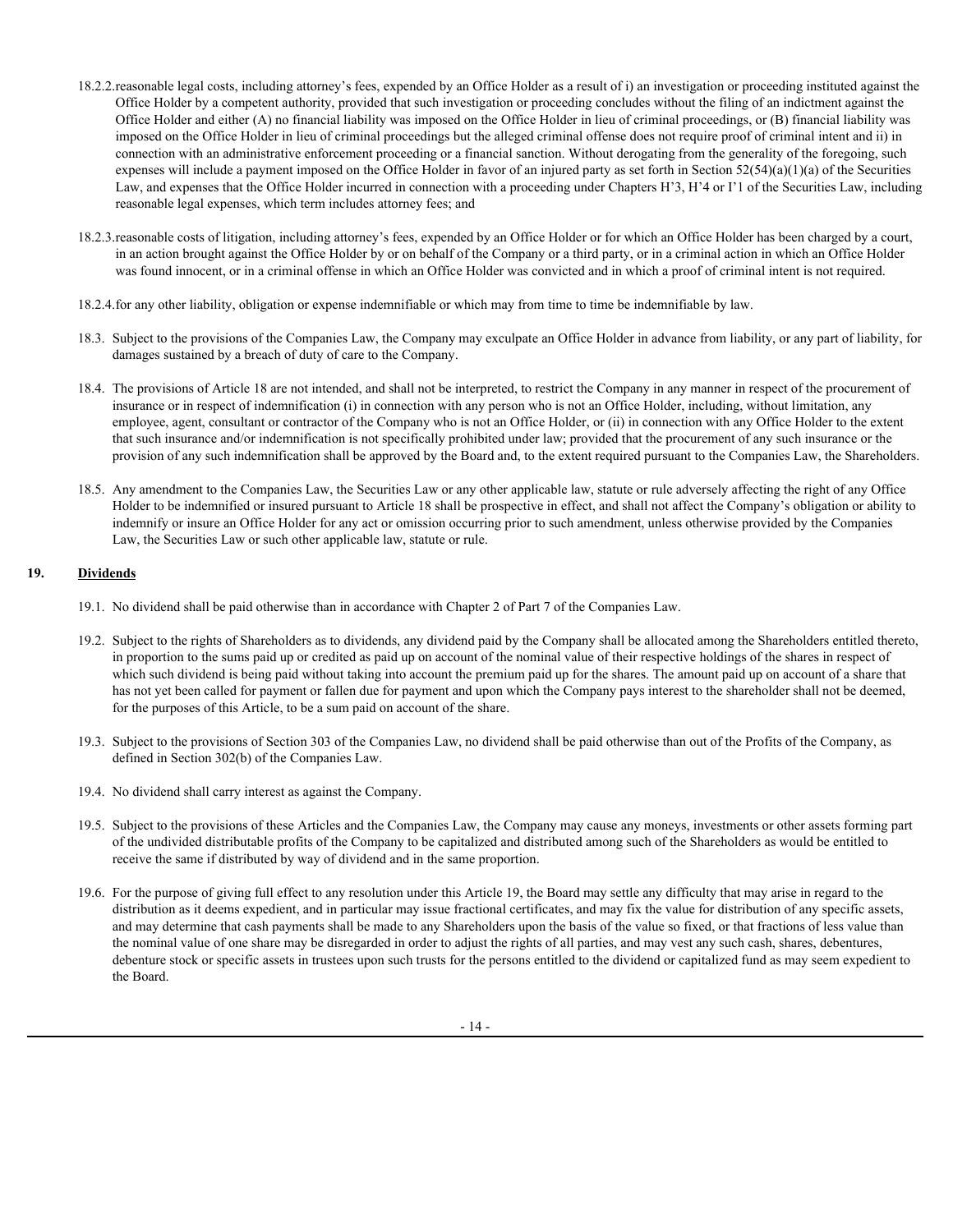- 19.7. Without derogating from this Article 19, the Board may give an instruction that shall prevent the distribution of a dividend to the holders of shares on which the full nominal amount has not been paid up.
- 19.8. The Board may retain any dividend or other moneys payable or property distributable in respect of shares on which the Company has a lien, and may apply the same in or toward satisfaction of the debts, liabilities or obligations in respect of which the lien exists.
- 19.9. The Board may retain any dividend or other moneys payable or property distributable in respect of a share in respect of which any person is, under Article 6.2 or Article 6.3, entitled to become a Shareholder, or which any person is, under such Articles, entitled to transfer, until such person shall become a Shareholder in respect of such share or shall transfer the same.

# **20. Minutes**

- 20.1. Minutes of each General Meeting, of each meeting of the Board and of each meeting of a Committee of the Board shall be recorded and duly entered in books provided for that purpose, and shall be maintained by the Company at its principal office or such other place as shall be determined by the Board. Such minutes shall, in all events, set forth the name of the persons at the meeting and all resolutions adopted at the meeting.
- 20.2. Any such minutes, if purporting to be signed by the chairman of the meeting or by the chairman of the next succeeding meeting, shall constitute prima facie evidence of the matters recorded therein.

# **21. Charitable Contributions**

To the extent permitted by the Companies Law, the Company may elect to contribute reasonable amounts to worthy causes.

# **22. Notices**

- 22.1. Any written notice or other document may be served by the Company upon any Shareholder either personally or by sending it by prepaid mail (airmail if sent internationally) addressed to such Shareholder's address as it appears in the Register of Shareholders or such other address as he may have designated in writing for the receipt of notices and other documents, provided however that the Board may resolve that any such address must be located within the State of Israel.
- 22.2. Notwithstanding anything to the contrary contained herein, notice by the Company of a General Meeting which is published in at least two daily newspapers in the State of Israel within the time otherwise required for giving notice of such meeting under Article 9.3.2 hereof and containing the information required to be set forth in such notice under such Article shall be deemed to be a notice of such meeting duly given, for purposes of these Articles, to any Shareholder whose address as registered in the Register of Shareholders is located in the State of Israel.
- 22.3. Any written notice or other document may be served by any Shareholder upon the Company by tendering the same in person to the Secretary or the General Manager of the Company at the principal office of the Company or by sending it by prepaid registered mail (airmail if posted internationally) to the Company at its principal office. Any such notice or other document shall be deemed to have been served when actually tendered if hand delivered, or 48 hours (7 business days if sent internationally) after it has been posted (or when actually received by the addressee if sooner). Notice sent by telegram, telex, facsimile or e-mail shall be deemed to have been served when actually received by the addressee. A notice that is defectively addressed or that otherwise fails to comply with the provisions of this Article 22.3 shall nevertheless be deemed to have been served if and when actually received by the addressee.
- 22.4. All notices to be given to the Shareholders shall, with respect to any share to which such persons are jointly entitled, be given to whichever of such persons is named first in the Register of Shareholders, and any notice so given shall be sufficient notice to all the holders of such share.
- 22.5. Any Shareholder whose address is not listed in the Register of Shareholders, and who shall not have designated in writing an address for the delivery of notices, shall not be entitled to receive any notice from the Company.
- 22.6. Notwithstanding any other contrary provision of these Articles, the Board may fix a date, not exceeding forty (40) days prior to the date of any General Meeting, as the date as of which shareholders entitled to notice of and to vote at such meetings shall be determined, and all persons who were holders of record of voting shares on such date shall be entitled to notice of and to vote at such meeting.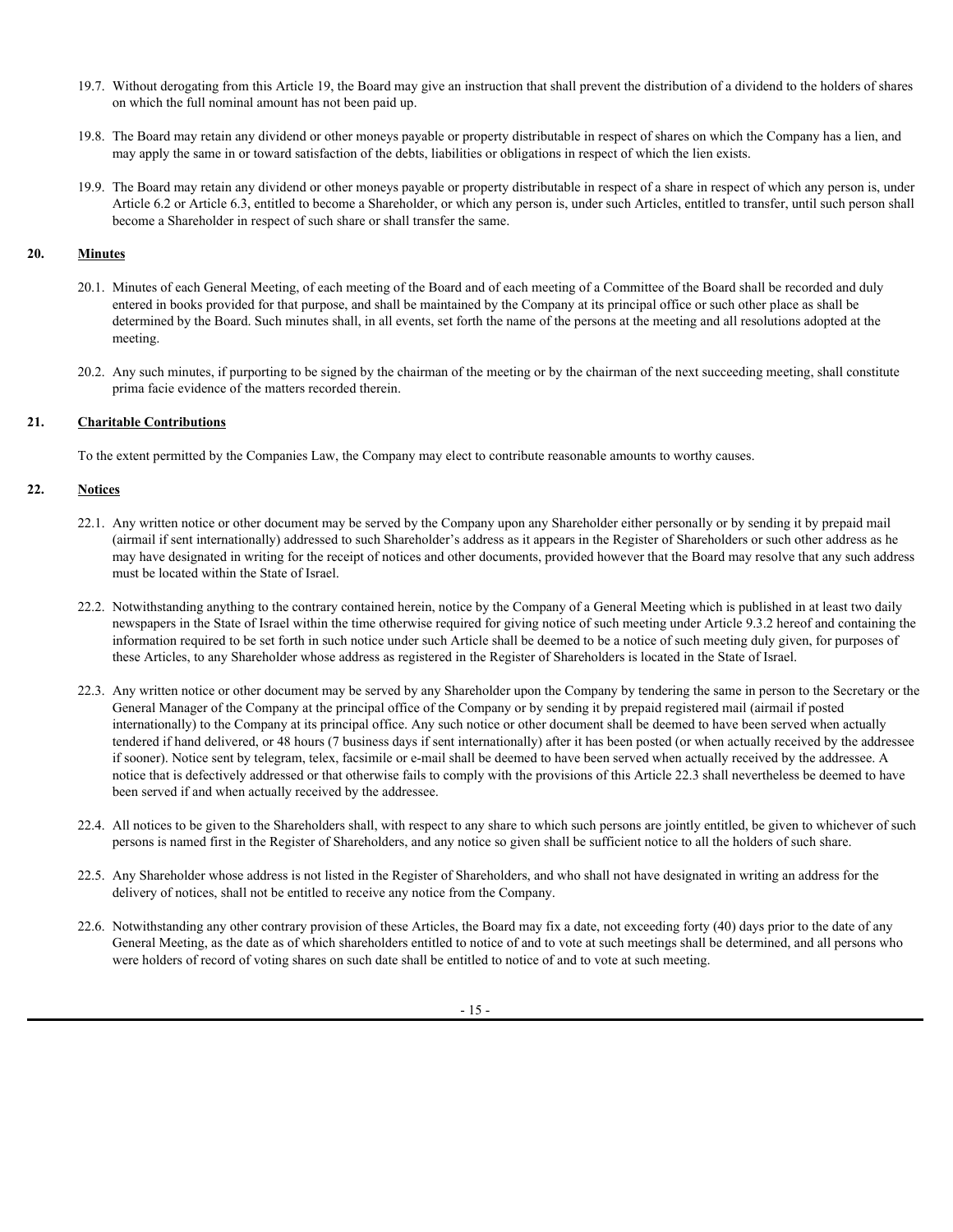<span id="page-21-0"></span>

# **Press Release**

#### **Cyren Announces Reverse Share Split**

**McLean, VA – February 8, 2022 –** Today, Cyren Ltd. (NASDAQ:CYRN), (the "Company") a provider of email security and threat intelligence solutions announced that it intends to effect a one-for-twenty reverse split of its ordinary shares (the "Reverse Share Split"). The Reverse Share Split will be effective as of 5:00 p.m. Eastern Time on February 8, 2022 (the "Effective Date"), and the Company's ordinary shares are expected to begin trading on a split-adjusted basis when the market opens on February 9, 2022.

At a Special Meeting of the Company's shareholders held on February 7, 2022, the Company's shareholders approved a Reverse Share Split (including the relevant amendments to the Articles of Association of the Company) within a range of 1:4 to 1:20, to be effective at the ratio and on a date to be determined by the Board of Directors, and amendments to the Company's Articles of Association authorizing an increase in the Company's authorized share capital (and corresponding authorized ordinary shares) by up to NIS 216 million. The Board of Directors approved the implementation of a one-for-twenty Reverse Share Split and an increase in the Company's authorized share capital by NIS 216 million to NIS 240 million.

The Company's ordinary shares will continue to trade on The Nasdaq Stock Market LLC ("Nasdaq") under the symbol "CYRN." The new CUSIP number for the Company's ordinary shares following the Reverse Share Split will be M26895132.

Following the Reverse Share Split and increase in authorized share capital, the total number of ordinary shares that the Company is authorized to issue will be 80 million shares, the par value per share of the ordinary shares will be NIS 3.00 and the authorized share capital of the Company will be NIS 240 million.

No fractional shares will be issued in connection with the Reverse Share Split. In lieu of issuing fractional shares, the Company will round up fractional shares to the next whole share. Holders of the Company's ordinary shares held in book-entry form or through a bank, broker or other nominee do not need to take any action in connection with the Reverse Share Split. Shareholders of record will be receiving information from the Company's transfer agent regarding their ownership of ordinary shares post Reverse Share Split.

Additional information concerning the Reverse Share Split can be found in the Company's definitive proxy statement dated January 5, 2022 filed with the Securities and Exchange Commission (the "SEC"), available free of charge at the SEC's website, www.sec.gov, or at Cyren't website www.cyren.com.